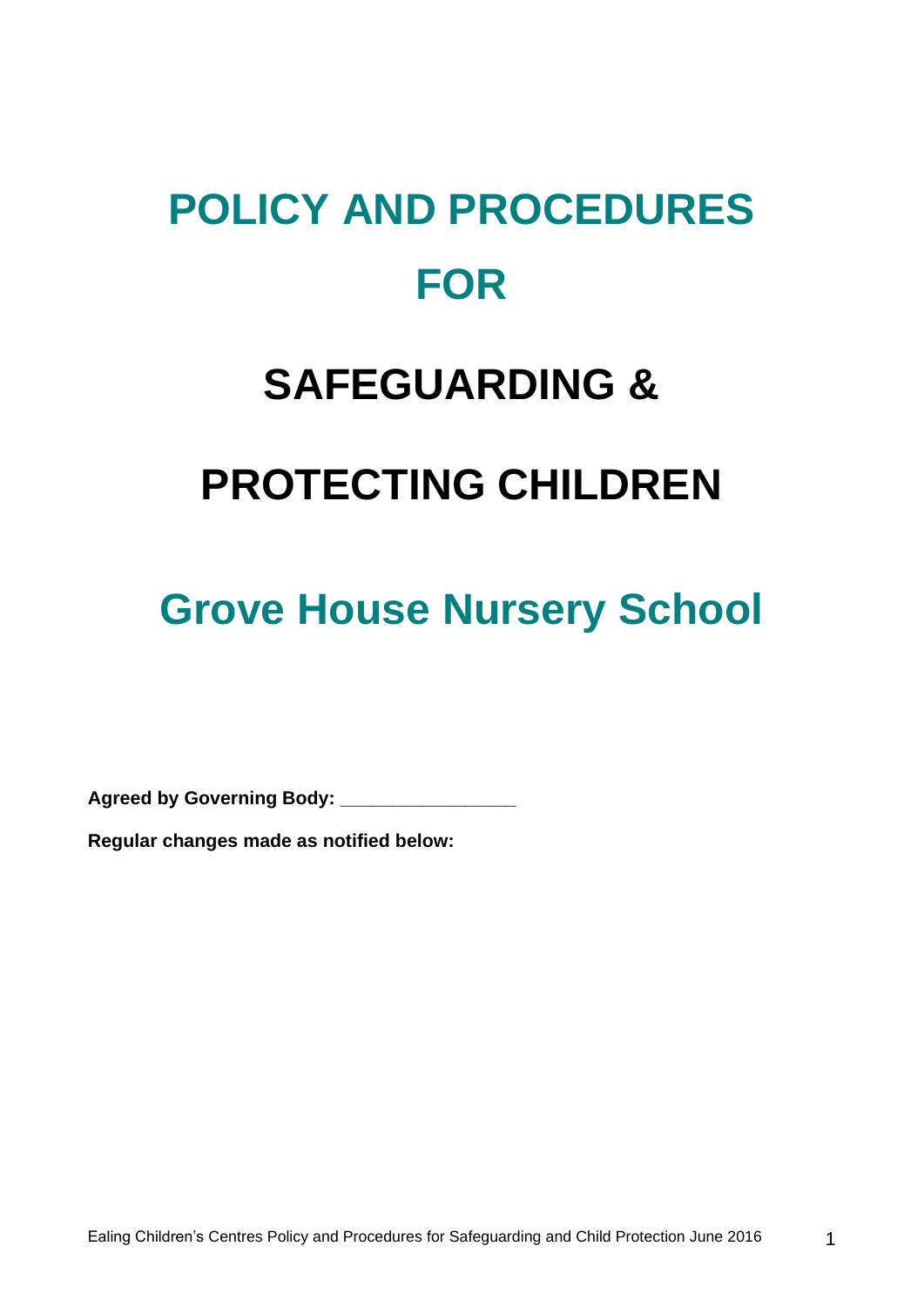# **Contents**

| $\mathbf 1$ . |                                                                   |  |
|---------------|-------------------------------------------------------------------|--|
| 2.            |                                                                   |  |
| 3.            |                                                                   |  |
| 4.            |                                                                   |  |
| 5.            |                                                                   |  |
| 6.            |                                                                   |  |
| 7.            |                                                                   |  |
| 8.            | Procedures for monitoring children thought/known to be at risk 11 |  |
| 9.            |                                                                   |  |
| 10.           |                                                                   |  |
| 11.           |                                                                   |  |
| 12.           |                                                                   |  |
| 13.           |                                                                   |  |
| 14.           |                                                                   |  |
| 16.           |                                                                   |  |
| 17.           |                                                                   |  |
| 18.           |                                                                   |  |
| 19.           |                                                                   |  |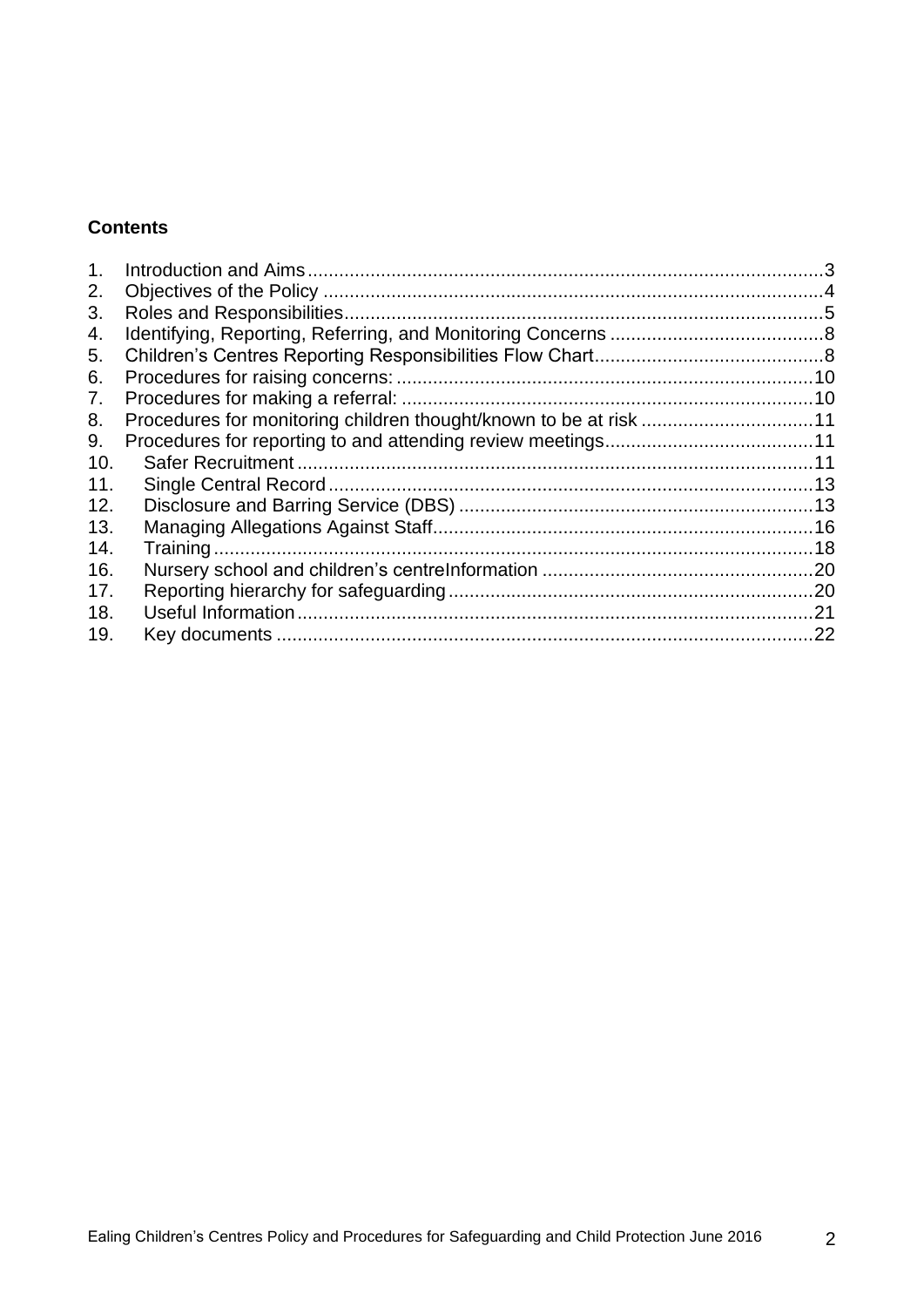- <span id="page-2-0"></span>**1. Introduction and Aims**
	- 1. **This document sets out the overarching children's centre policy and procedure to be followed to safeguard children accessing services at or through a children's centre in the London Borough of Ealing. This policy must be made available to all members of the Nursery school and children's centre community in hard copy or electronically.**
	- 2. If the core services at this centre are provided by a number of different organisations for example a school, a voluntary or private sector childcare provider and an externally commissioned service this policy and procedure must act as the overarching guidance for the Children's Centre.
	- 3. All parties should be familiar with its content. If this content is a variance with existing policies which would render this document ineffective the existing policies must be amended in accordance with this document.
	- 4. However, this document does not replace existing agency or single organisation policies, but acts as a shared document to clarify safeguarding roles and responsibilities within a nursery school and children's centre in which a number of different services and organisations deliver services.
	- 5. The staff (and governors where applicable) of the Nursery school and children's centre must recognise their legal duty to safeguard children, including their legal duty to refer concerns of child abuse or neglect to the appropriate investigating agency, and also recognise that this duty of care extends to protecting children from harm and neglect outside the Nursery School and Children's Centre.
	- 6. Children's Centre Advisory Boards must also recognise the importance of supporting the Nursery school and children's centre community in meeting its obligations regarding safeguarding and protecting children. Safeguarding must be a standing item on the agenda.
	- 7. The Nursery school and children's centre aims to follow the procedures set out in Ealing's Child Protection Policies and Procedures (Yellow Book 2014), the London Child Protection Procedures; and (as applicable), The Early Years Foundation Stage, and the DfE's Keeping Children Safe in Education September 2021 and supplementary document: Keeping Children Safe in Education September 2021 (Information for all school and college staff).
	- 8. The Nursery school and children's centre is committed to:
		- a. Raising the profile of Safeguarding and Child Protection, including the need for constant vigilance amongst staff and adults working at the Nursery School and Children's Centre
		- b. Sharing our data protection policies with parents on admission and by publicising these policies
		- c. Establishing and implementing effective procedures for identifying, reporting, and monitoring all concerns about children/families
		- d. Establishing and implementing effective working arrangements to support children in accordance with agreed child protection/child in need plans
		- e. Providing a curriculum and learning environment, which promotes the development of the attitudes and skills children need to keep safe
		- f. Establishing and implementing the recommended procedures for safer recruitment as they apply to staff, students and volunteers
		- g. Ongoing safeguarding training for all colleagues appropriate to their role and level of responsibility including regular attendance of NSP or Centre representative at the Nominated Safeguarding Persons' Network (termly meetings)
		- h. Undertaking an annual safeguarding audit using the safeguarding audit tool; additional reviews may be required following any safeguarding incidents at the centre, however the annual audit must still be carried out.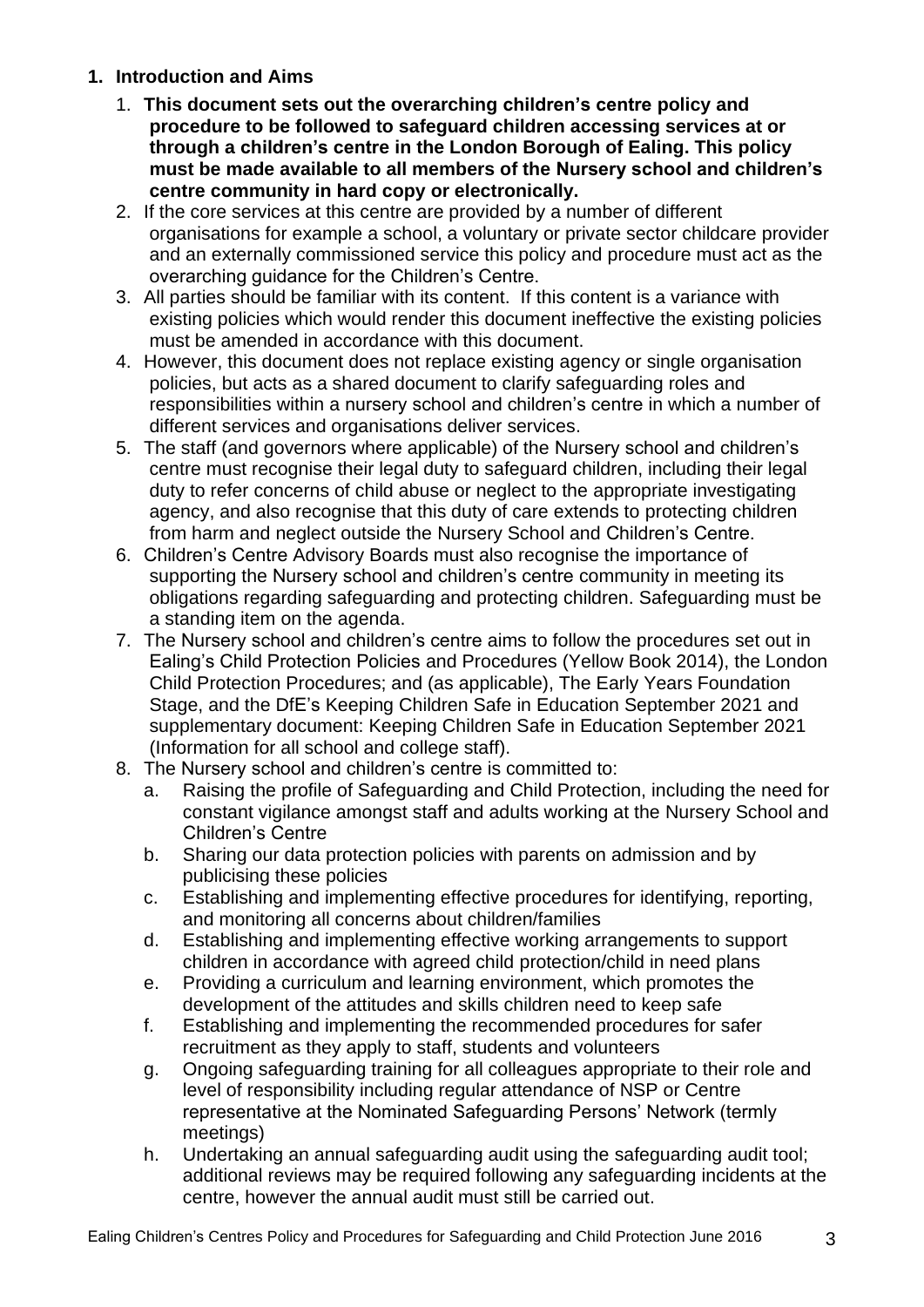# **2. Objectives of the Policy**

<span id="page-3-0"></span>The objectives of this policy are to:

- 1. Raise the awareness of everyone working at the Nursery school and children's centre of their duty to act immediately in identifying and reporting concerns about children/families.
- 2. Clarify roles and responsibilities in relation to safeguarding children.
- 3. Clarify safeguarding roles and responsibilities for different organisations that deliver services at the same Children's Centre.
- 4. Set out the procedures for reporting initial concerns and making referrals.
- 5. Set out the procedures for the ongoing monitoring of children identified to be at risk.
- 6. Set out the procedures for reporting to and attending child protection meetings.
- 7. Set out the procedures for safer recruitment including volunteers
- 8. Set out the procedures for managing allegations against professionals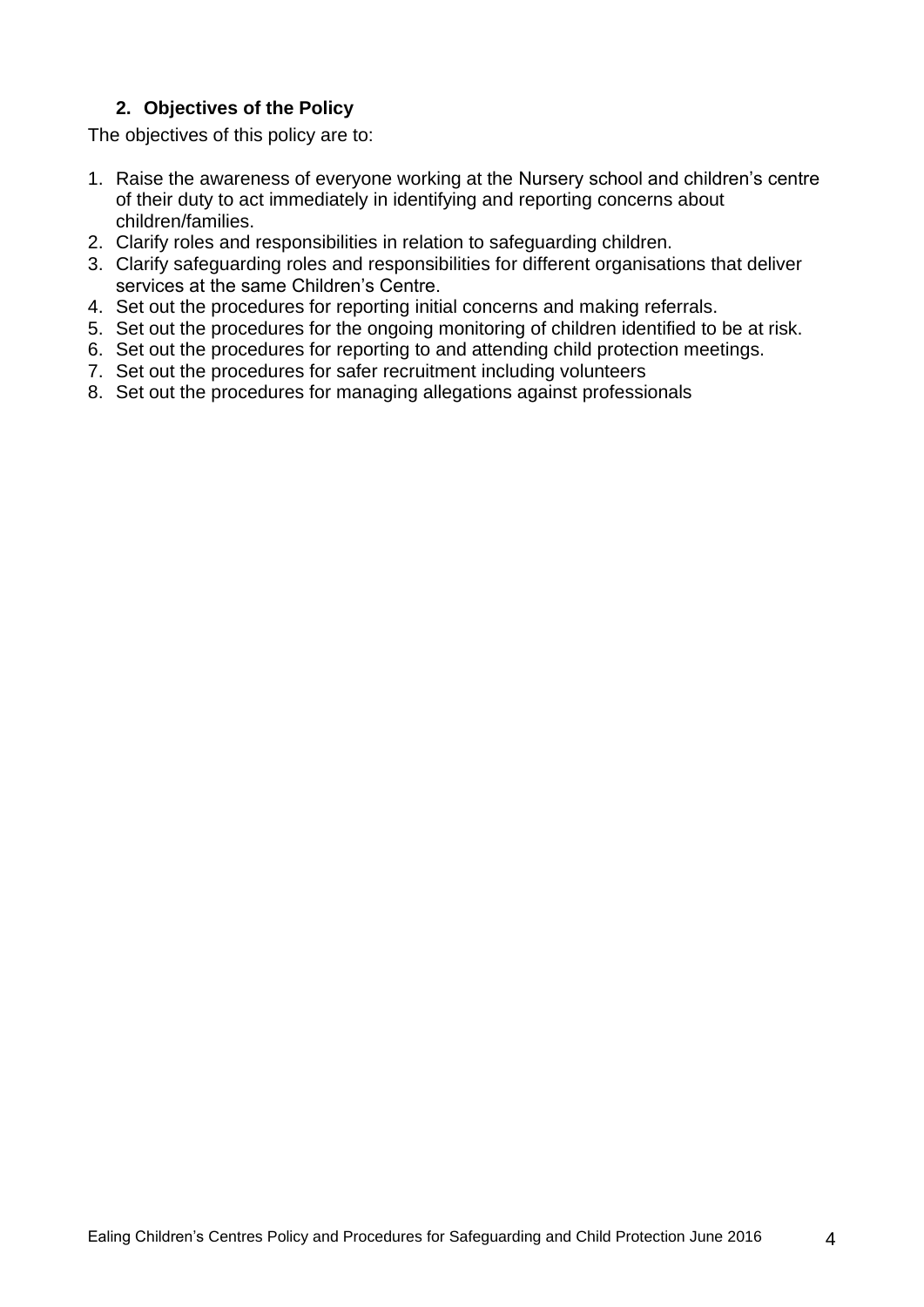# <span id="page-4-0"></span>*3. Roles and Responsibilities*

**Every service or organisation that regularly delivers services to children and families in the nursery school and children's centre must have a dedicated person to act as the lead on all safeguarding children issues. This person would be the Designated Teacher in the school and NSP for other services.** 

Within each Nursery school and children's centre there must be one NSP for each organisation / provider based in the centre, with the lead NSP being the overall manager or designated member of staff for the Children's Centre.

Ealing's Children's Centres are configured into Locality areas with a lead centre for each locality. The lead centre has an overarching role with the locality and must ensure good communication between NSP's in the Locality.

## **However, the Designated Lead for safeguarding in the nursery school has the following responsibilities:**

*The role of the designated safeguarding lead is to:*

- 1. Take the lead in safeguarding all children accessing Nursery school and children's centre services and day care provision.
- 2. Ensure a named Deputy Designated Safeguarding Lead (DSL) is in place for term time and an NSP during the school holiday periods.
- 3. Ensure that all staff know how to contact the DSL or their deputy at all times.
- 4. Ensure the Centre has an induction process for all staff that introduces the Ealing Policy and Procedures for Safeguarding and Protecting Children, and maintains a record of this.
- 5. Keep up to date with new initiatives and local and national requirements including Child Sexual Exploitation (CSE) and Disclosure by Association.
- 6. Ensure that Centre staff have regular up to date introduction and refresher Safeguarding and Child Protection training (within two years).
- 7. Keep their local knowledge of Safeguarding and Child Protection policy and procedures current inline with local guidance (Yellow Book 2014) and Government policy (London Safeguarding Children Guidance blue book.)
- 8. Provide advice to staff about how to take a concern or complaint forward and keep a record of all communications, date, time and who with (including role/agency) and when this will be reviewed and by whom. Record all reviews.
- 9. Liaise with local statutory agencies to seek any further advice and guidance as needed and record this.
- 10.Keep securely following data protection protocols all records of any concerns, discussions, decisions and referrals made, these records must be signed and dated.
- 11.Keep accurate records for all children on Children In Need (CIN) and Child Protection Plans. Records should include attendance/punctuality monitoring and any other tasks set by the core group.
- 12.Contribute to and attend case conferences, core groups or strategy meetings as required.
- 13.Hold an overview of cases involving social care input known to the school and centre.
- 14.Ensure all staff are inducted and understand their role in local Safeguarding and Child Protection policies and procedures in line with Ealing's Yellow Book 2014.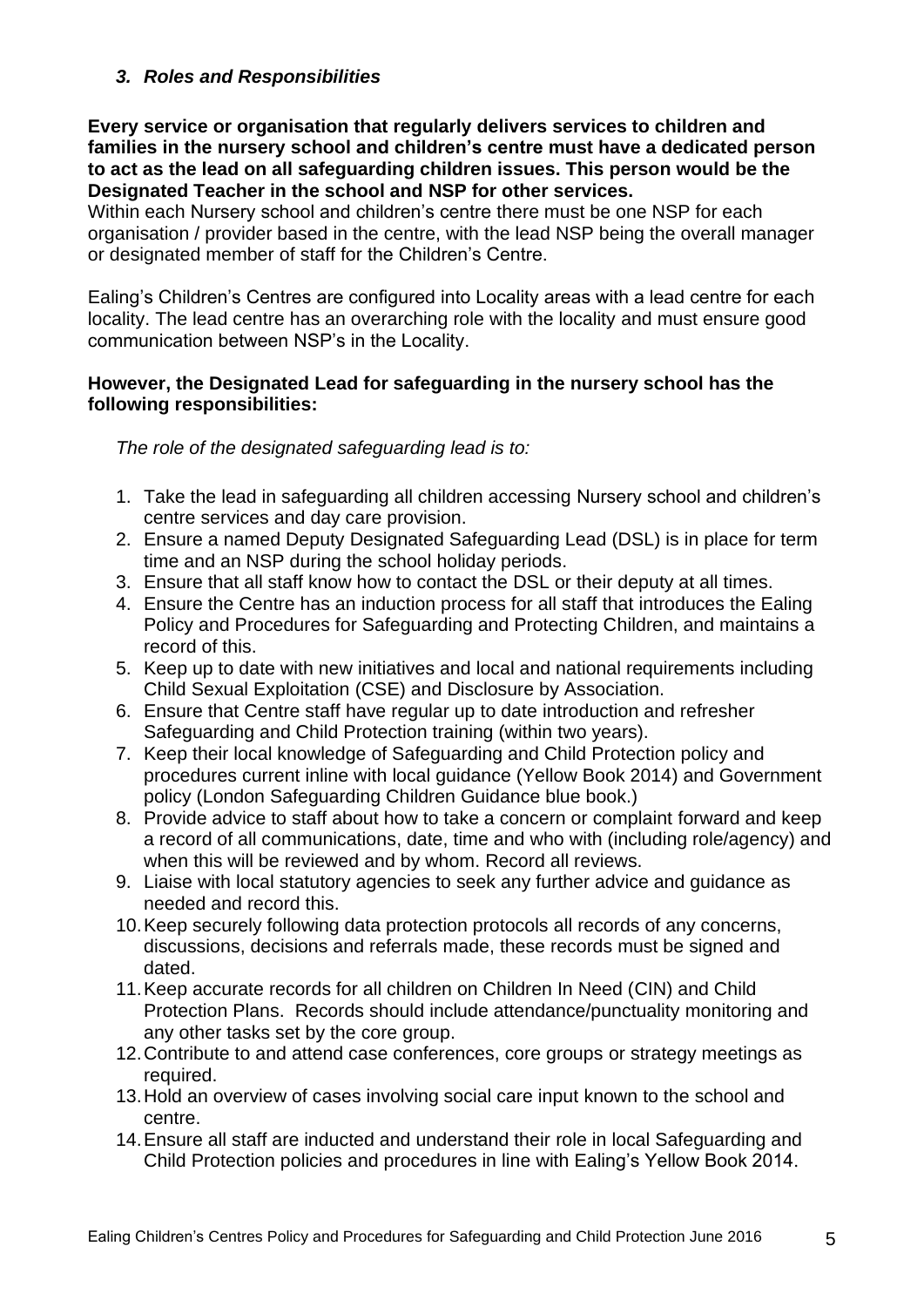15. Understand their role and responsibility in identifying and addressing concerns around extremism and radicalisation in accordance with Prevent Duty Guidance for England and Wales 2015<sup>1</sup> .

# *The Designated safeguarding lead (DSL) is responsible for:*

**All DSLs within the school could be required once made aware of a concern to follow the procedures below. Once actions have been taken a DSL should ensure that the overarching NSP for the Centre/ Locality is aware of the concerns and the actions taken.**

- 1. Reporting immediate concerns, where the child is considered to be at imminent risk of harm to the police by dialling 999.
- 2. Reporting urgent concerns, including concerns relating to Prevent Duty, immediately to Ealing's Children's Integrated Response Service (ECIRS) : Tel: (020) 8825 8000
- 3. Following up your telephone contact with ECIRS in writing. Information can be sent securely via Egress Email: [ecirs@ealing.gov.uk.](mailto:ecirs@ealing.gov.uk) If you cannot initiate an Egress email please ask the ECIRS worker to send you a secure email that you can reply to with your attachments.
- 4. Taking advice from the local authority Child Protection Advisors, if unsure whether to make a referral, Child Protection Admin: Tel: 020 8825 8930
- 5. Following the completion of reporting your concerns please notify Clare Welsby Children's Centre Strategic or in her absence Charles Barnard Head of Early Years Childcare and SAFE
- 6. Discussing concerns with parents, before making referral unless there is a risk of further harm to the child.
- 7. All allegations made against staff, volunteers, students or governors must be reported:
	- a. To the Local Authority Designated Officer (LADO) who will support The Nominated Safeguarding Lead in following through appropriate procedures and actions (contact details can be found in section 18).
	- b. And if the allegation is against the head/manager/proprietor this must be reported immediately to the LADO as above and to the Chair of Governors, or the next level of the reporting hierarchy (if not a school) and to:
		- i. Ofsted and
		- ii. Schools Human Resources (if applicable)
- 8. Ensuring information is recorded and appropriate records maintained and stored securely
- 9. Ensuring records and information are shared with appropriate professionals, in line with local information sharing policy.
- 10.Managing the monitoring of attendance, development and wellbeing of children subject to Child Protection or Children In Need plans.
- 11.All DSL's to confirm with the overarching NSP for Centre /Locality which member of management /staff are providing supervision and guidance to staff working with children subject to Child Protection or Children In Need plans or an EHAP
- 12.Ensuring that the Nursery school and Children's Centre policies and procedures for safeguarding are known and adhered to by colleagues.

<sup>1</sup> Revised Prevent Duty Guidance: for England and Wales 2015

Ealing Children's Centres Policy and Procedures for Safeguarding and Child Protection June 2016 6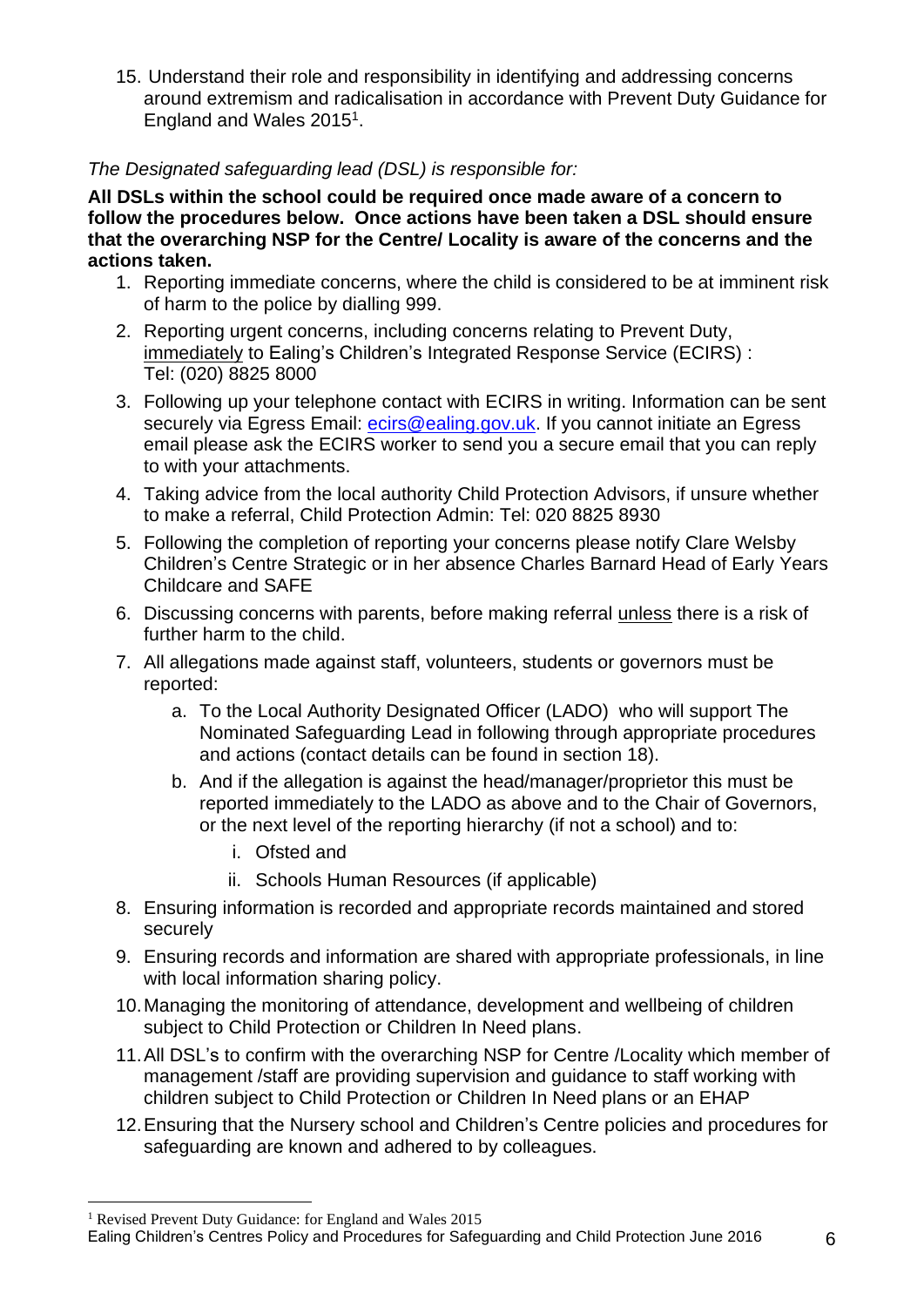- 13.Acting as a source of advice within the Children's Centre, seeking further clarification when needed and ensuring their own and staff training is up to date.
- 14.Identifying and addressing deficiencies in the internal safeguarding procedures as they arise and ensuring that procedures are reviewed if required.
- *15.*Ensuring the appropriate person attends and contributes to case conferences and core group meetings using the strengthening families case conference report format

# *The Governing Body (or lead organisation) is responsible for:*

- 1. Ensuring that appropriate safeguarding and child protection procedures are in place.
- 2. Seeking advice from the Local Authority and Children's Services when necessary.
- 3. Nominating one of its members to have responsibility for safeguarding and child protection and to liaise with The Nominated Safeguarding Person (NSP) as necessary.
- 4. Ensuring that the nominated governor (if applicable) undertakes child protection/safer recruitment training
- 5. Reviewing the safeguarding policy and procedures annually.
- 6. N.B. The Chair of the Governing Body (or named person in the reporting hierarchy) is the person responsible for liaising with the local authority if an allegation of abuse is made against the Head teacher/ Head of Centre.

# *The staff and other adults working with the children are responsible for:*

- 7. Actively protecting children they work with, including challenging parents in the inappropriate handling of their child's behaviour e.g. smacking or where parents are suspected to be under the influence of alcohol or drugs (if it is judged safe to do so).
- 8. Following the established procedures.
- 9. Immediately reporting and recording causes for concern to The Designated Safeguarding Lead or their deputy. Taking the concern forward immediately in the event of the DSL and Deputy's absence.
- 10.Understand their duty to have "due regard to the need to prevent people from being drawn into terrorism<sup>2</sup>" by being able to recognize areas of concern in relation to Prevent and to report these concerns on to the DSL
- 11.Providing written records stating the names of staff involved, children and date and time concerns were noted, reporting exactly what was seen and heard, this should be recorded as early as possible.
- 12.Reporting any concerns about staff.
- 13.To write reports as required for case conferences and core group meetings. (These must be shared with parents prior to meeting
- 14.Attending case conferences and core group meetings when asked to do so (staff will be given support in this).
- 15. Reporting "near misses" where a child could have potentially been at risk to ensure steps can be taken to avoid an incident occurring.
- 16.All staff must be aware of their role in identifying and reporting children who under the law would be considered to be privately fostered and staff must:
	- a. ensure that they understand the definition of private fostering<sup>3</sup>

## Ealing Children's Centres Policy and Procedures for Safeguarding and Child Protection June 2016 7

<sup>2</sup> Revised Prevent Duty Guidance: for England and Wales July 2015

<sup>&</sup>lt;sup>3</sup> Private Fostering: What is your role (Ealing Children's Services Leaflet)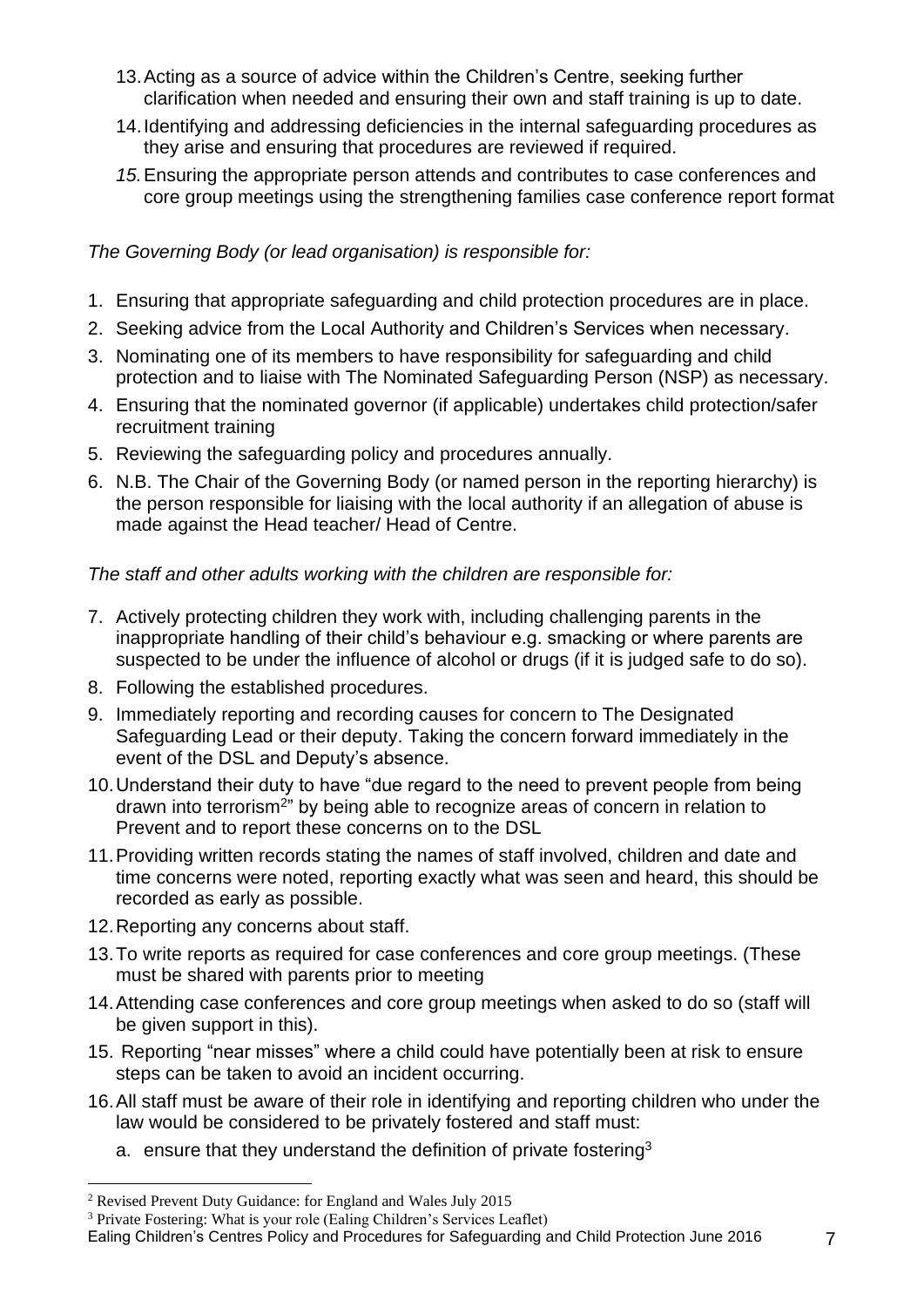- b. inform parents/carers of their legal requirement to contact the Council where there are thought to be private fostering arrangements
- c. notify the organisations NSP and report to ECIRS by phone 020 8825 8000 and follow up by secure Email (Egress): [ecirs@ealing.gov.uk](mailto:ecirs@ealing.gov.uk)

# <span id="page-7-0"></span>*4. Identifying, Reporting, Referring, and Monitoring Concerns*

Staff must be as objective as possible in observing and reporting concerns, writing down exactly what they see and hear, and keeping this distinct from their opinions and beliefs. Staff must also act sensitively at all times with the child and ensure only to ask non leading questions e.g. 'How did you get the bruise?' **not '**Did daddy/mummy hit you?' It is good practice to have another member of staff within the vicinity to witness conversation.

The Nursery school and children's centre Designated Teacher **must be informed at all times** if there is a safeguarding concern within the Nursery School or Children's Centre. If the DSL is not the Head of Centre, they must notify the Headteacher of all safeguarding and child protection concerns arising at the centre.

Professionals delivering services at or through the centre from an independent organisation must inform the Nursery School and Children's Centre DSL if they have any safeguarding concerns relating to children using their services.

The safeguarding responsibilities of the other services and organisations are set out below in relation to a range of circumstances that may occur in a Children's Centre:

**1. If a safeguarding concern is raised by a visiting member of staff about a child who is receiving a service that is delivered by the Nursery School the DSL** must be informed and take forward the complaint or concern.

The DSL must inform the NSP of the other organisation of this concern and the actions being taken as long as these do not relate to the other organisation itself.

**2. If a safeguarding concern is raised by a member of staff about a child that is receiving a service being delivered solely by the other organisation** the NSP for that service or organisation must take forward the complaint or concern.

The NSP for the other organisation must inform the Nursery school DSL of this concern who may then consider a joint investigation or need to take action as a consequence of this concern; for example to safeguard a sibling attending another service within the Children's Centre.

These reporting responsibilities are set out in the following **flow chart.**

The Nursery School and Children's Centre must enter the details of their centre in the flow chart and display this prominently within the centre office. They should also ensure that all staff within the lead and other organisations working at the centre are aware of these reporting responsibilities.

# <span id="page-7-1"></span>**5.** *Children's Centres Reporting Responsibilities Flow Chart*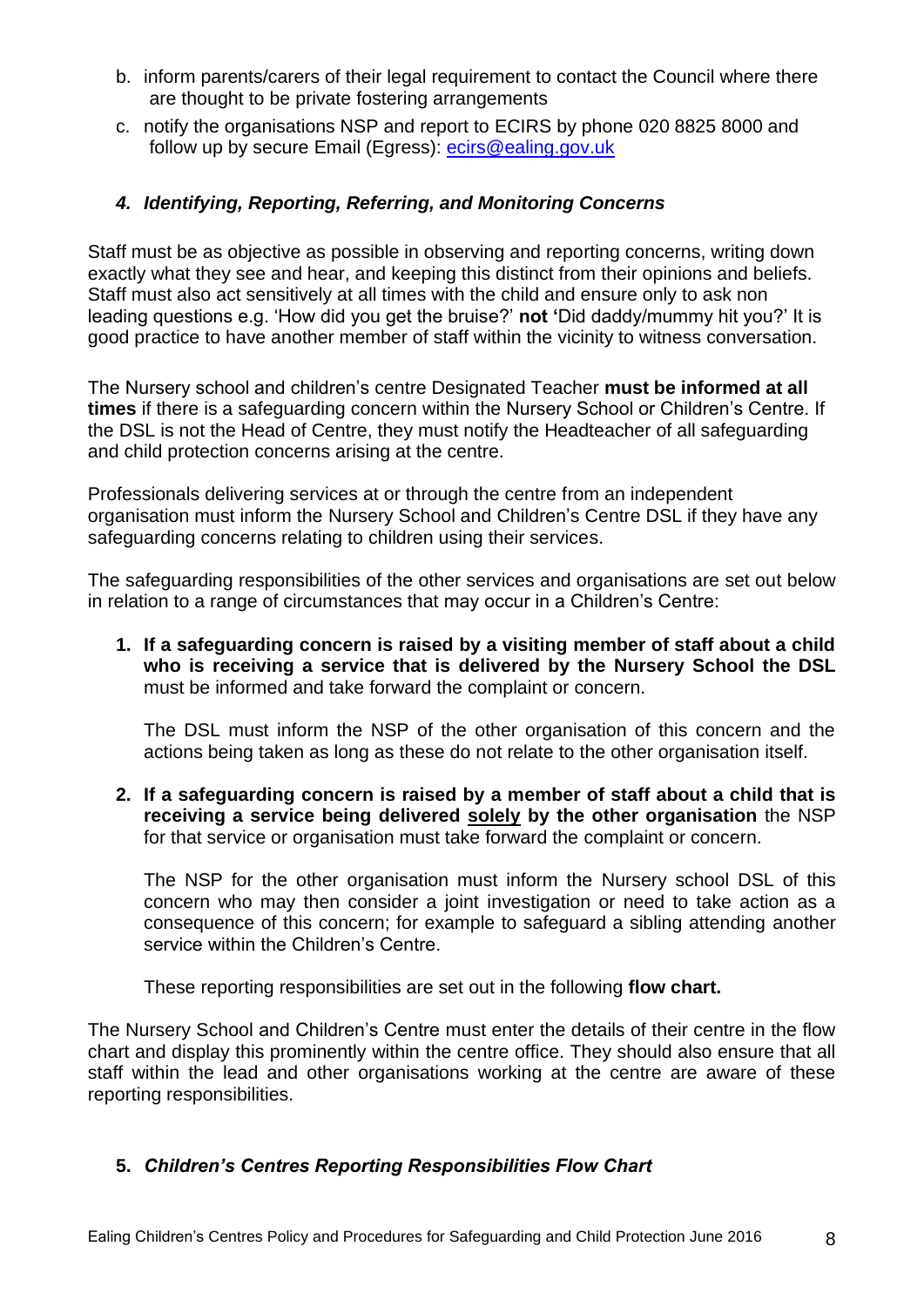This flow chart does not replace**: 'Dealing with concerns about a child/young person (**Yellow Book 2014 page 41**)** which must be followed by all staff and organisations working in Ealing Children's Centres.

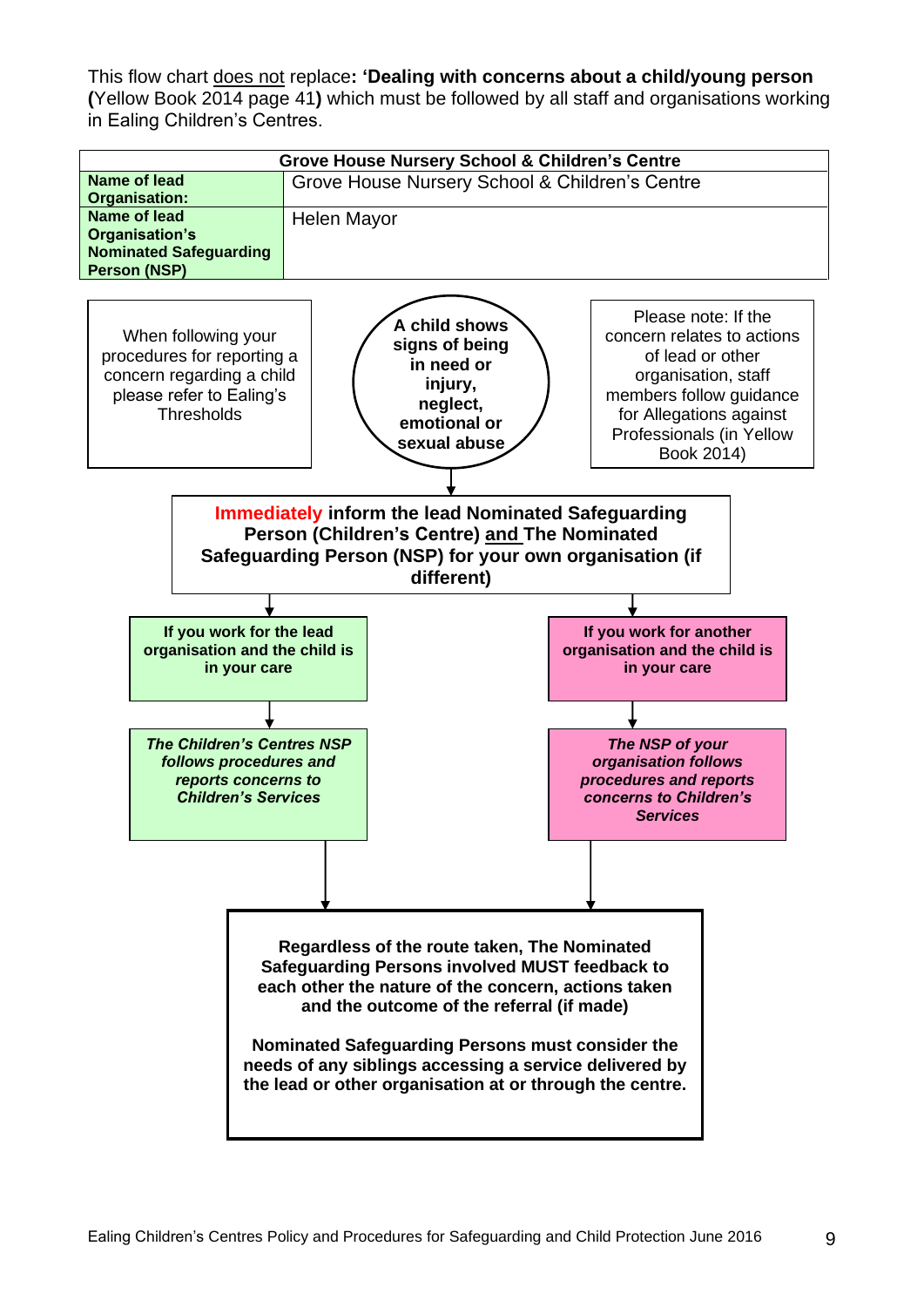# <span id="page-9-0"></span>*6. Procedures for raising concerns:*

When raising a concern, the following procedures will be followed:

- 1. Staff, students, volunteers, or governors who have concerns about any child's wellbeing or safety or any parent/carer's behaviour, must record their concerns, using the Incident report form:
	- a. Date and time
	- b. What they saw and heard,
	- c. Who else was involved, and
	- d. Share this immediately with Designated safeguarding lead (DSL).
	- 2. When appropriate the position of marks/bruising must be plotted on a body map with information of size/colour.
	- 3. All notes must be signed and dated by the person making the report.
	- 4. In order to make the process objective and maintain confidentiality, concerns should not be discussed with colleagues at this stage - the DSL will decide whether, when and how best to consult colleagues.
	- 5. The DSL will draw together the immediate evidence/concerns about the child/family to inform the decision to make a referral. This should not delay the process of a making a referral.

# <span id="page-9-1"></span>*7. Procedures for making a referral:*

When making a referral, the following procedures will be followed.

- 1. The initial contact with parent/s must be well planned to ensure child/children's welfare and parent/s understanding and cooperation. Parents will normally be told of the referral unless this puts the child at risk, or in the case of suspected sexual abuse.
- 2. Prepare a chronology of significant events using the Ealing Children's Services-Interagency Referral and Assessment Form. **Note: Although this is required there must be no delay in making a referral if this information is not ready to hand.**
- 3. **Phone ECIRS**: **Tel: (020) 8825 8000** and discuss concerns for follow up information Email: [ecirs@ealing.gov.uk.](mailto:ecirs@ealing.gov.uk) **Note: If child lives in another Borough, then the Social Services in that local authority should be contacted.** Never leave a message on an answer machine when making a safeguarding referral, always make sure you speak to someone and record the name of the person who you have made the referral to.
- 4. If you have made the decision not to inform the parents of the referral you must speak to a Social Worker in order to plan who will contact parent/s and when.
- 5. If you are not contacted by a Social Worker by the time the child is due to go home, **phone ECIRS again**. You should phone the police if the child is about to go home and you are concerned that they are at immediate risk of significant harm.
- 6. At the end of the referral discussion the referrer and ECIRS should be clear about proposed action, timescales and who will be taking action, or that no further action will be taken.
- 7. All referrals from professionals should be confirmed in writing, by the referrer, within 48 hours.
- 8. **If the referrer has not received an acknowledgement of the referral within three working days, they must contact ECIRS again**.

Ealing Children's Centres Policy and Procedures for Safeguarding and Child Protection June 2016 10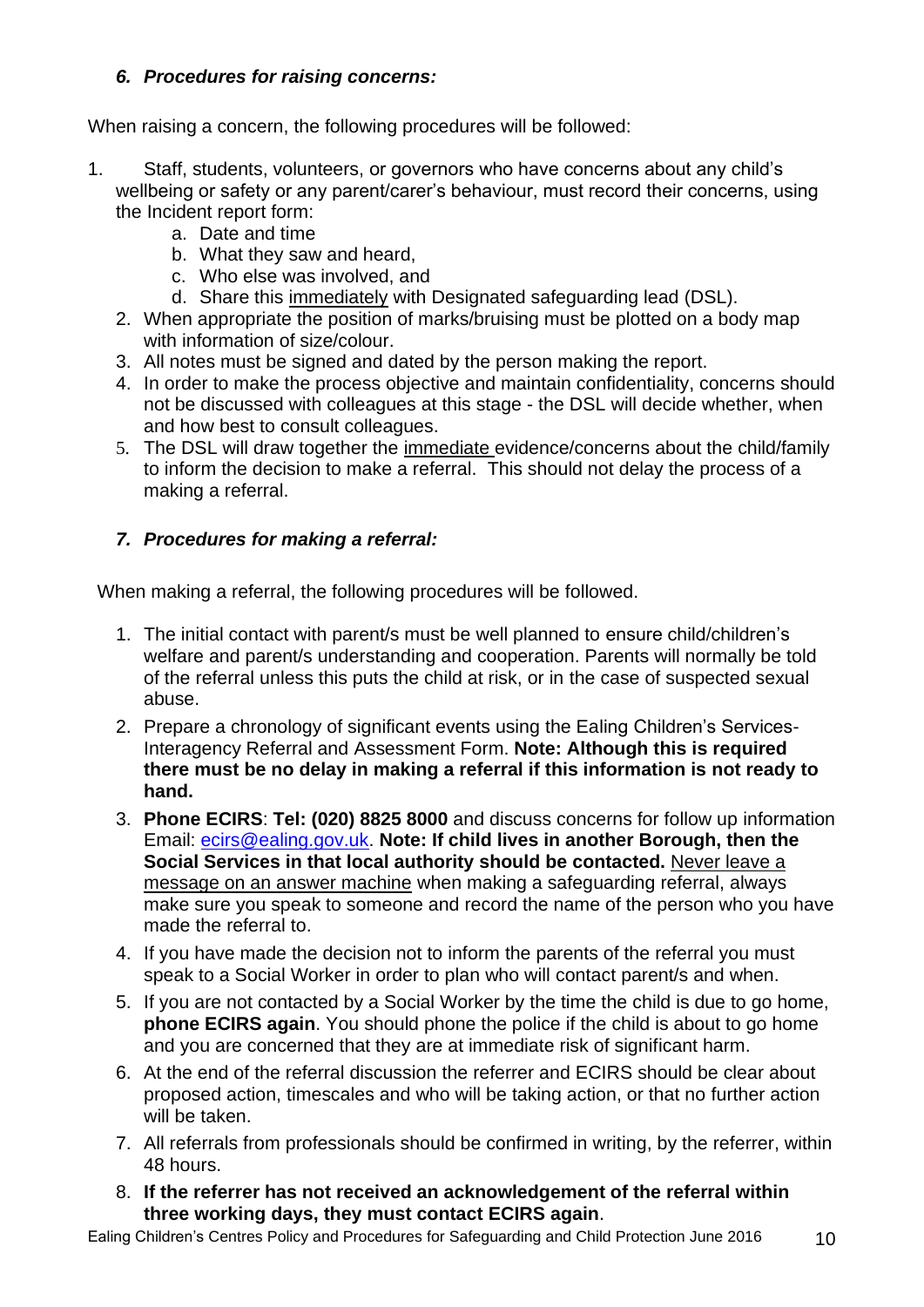9. Where there is to be no further action by Children's Services, feedback should be provided by Children's Services to the referrer about the outcome of this stage of the referral.

# <span id="page-10-0"></span>*8. Procedures for monitoring children thought/known to be at risk*

When monitoring a child thought or known to be at risk, the following procedures will be followed:

- 1. Written records of concern/incidents must be kept even if there is no immediate plan for a referral.
- 2. The Designated Safeguarding Lead (DSL) will inform the key person of their responsibility to keep and maintain record of information about the child.
- 3. The key person is responsible for maintaining records of wellbeing and progress. When levels of concern are high or a child is subject to a Child Protection or Child In Need plan, daily records will be needed for detailed monitoring of the child's emotional wellbeing; relationships; physical wellbeing; play; toileting issues etc.
- 4. Aspects of a child's wellbeing and progress are discussed at team meetings when relevant to obtain feedback from all colleagues, and to plan future action as a team. These plans must be recorded and reviewed.
- 5. The Designated Safeguarding Lead (DSL) must maintain a record of telephone and other relevant contacts with outside agencies, staff, and parents/carers in the child's file.
- 6. Children's files are stored in a locked filing cabinet in a lockable room.

# <span id="page-10-1"></span>*9. Procedures for reporting to and attending review meetings*

When reporting to and attending review meetings, the following procedures will be followed:

- 1. The Designated Safeguarding Lead (DSL) notifies Children's Services immediately of any concerns or unauthorised absences involving Looked After Children and children subject to Child Protection or Child In Need plans and records it on the child's file.
- 2. The Designated Safeguarding Lead (DSL) and/or the child's key person provide reports for and attend case conferences, core group meetings, and professionals' meetings as required.
- 3. On transfer, records are passed on as appropriate to the DSL/NSP at the receiving school/nursery. If the child is currently subject to a CP/CIN plan and agreement has been provided by the lead professional. A receipt must be obtained from the receiving school.

## <span id="page-10-2"></span>*10.Safer Recruitment*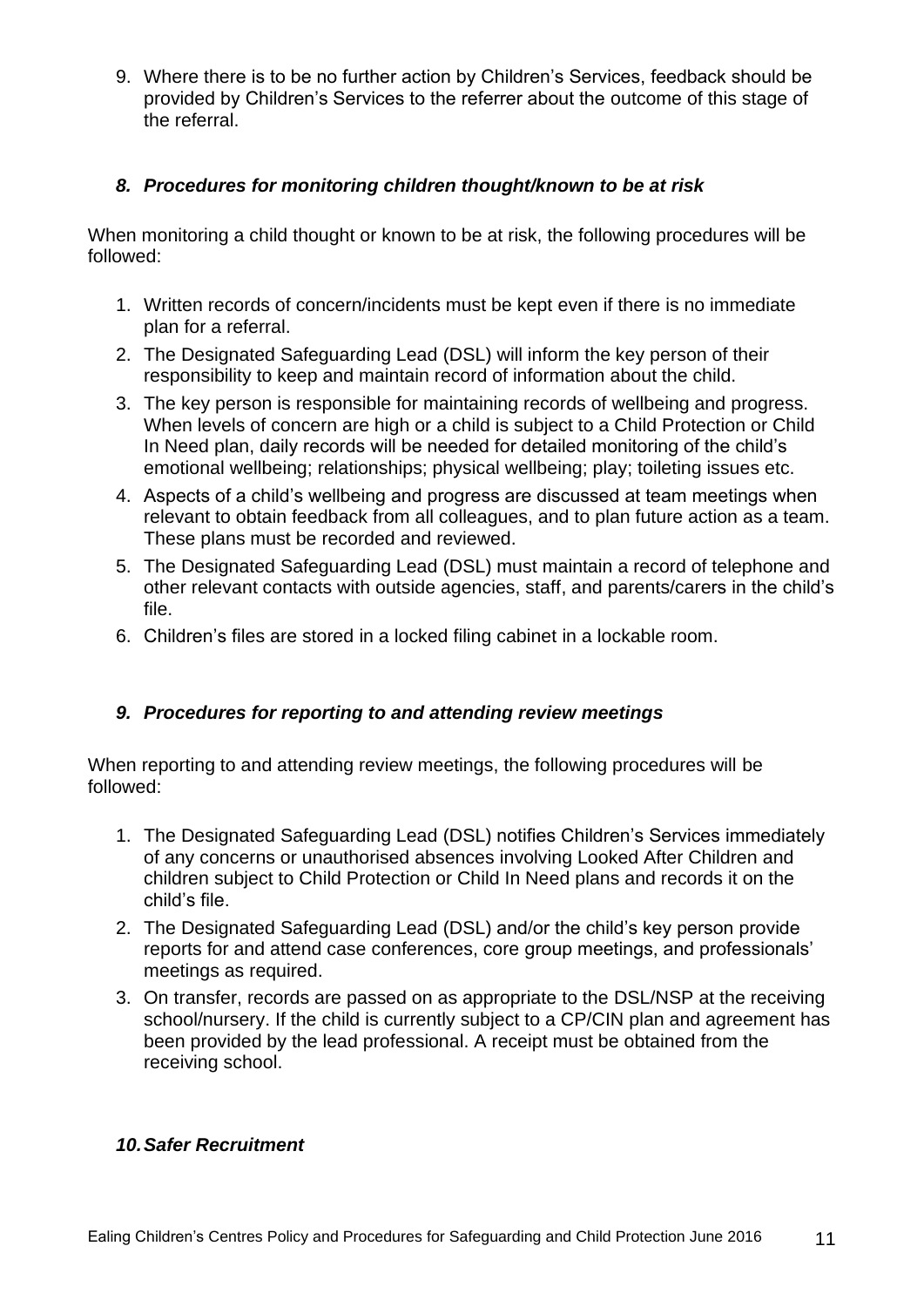The Nursery school and children's centre follows the Safer Recruitment Practices outlined by the DCSF (Jan 2007), which aims to identify people who might be harmful or unsuitable at the outset and prevent them from working with children.

The Nursery school and children's centre aims to ensure insofar as is possible, that anyone seeking paid or voluntary work at the Nursery school and children's centre is safe to work with children.

The Nursery school and children's centre expects all staff and volunteers to share commitment to safeguarding and promoting the welfare of children.

Safer Recruitment requires the Nursery school and children's centre to embed child protection and the safeguarding of children at every stage of the recruitment and selection process.

When recruiting staff, the following procedures will be followed:

- 1. At least one member of the interviewing panel will have attended appropriate safer recruitment training (provided by LA)
- 2. Ensuring job descriptions clearly state the responsibility staff have for safeguarding children and promoting their welfare.
- 3. Including specific reference to applicants' suitability to work with children in future person specifications.
- 4. Use of application forms, which include necessary statements relating to the Rehabilitation of Offenders Act, and a Safeguarding Statement, which summarises the vetting process that will be undertaken. (Reference Local Authority Application Forms)
- 5. Scrutinising applicants' education and employment history.
- 6. Completely resolving apparent gaps/discrepancies in the application (including gaps in employment) at the interview stage, all gaps /discrepancies must be accounted for.
- 7. Obtaining independent references to assess the applicants' suitability to work with children and addressing concerns that may arise.
- 8. Children's Centres must ask for previous allegations founded and unfounded and if subject to any disciplinary procedures even if time scale is spent.
- 9. A formal interview, which will include questions relating to safeguarding of children.
- 10.Verifying the successful applicants: identity, academic/vocational qualifications, employment history and experience and resolving anomalies, health and physical capacity for the job.
- 11.Processing the application for and obtaining clearance from the Disclosure and Barring Service (DBS) for an Enhanced DBS check before staff take up employment (see page 14 of this policy)
- 12. In exceptional circumstances if a staff member is required to start before a satisfactory DBS check has been received a risk assessment must be carried out, reviewed and signed by the overarching NSP. The member of staff must never be left unsupervised with children.
- 13.At recruitment a Disclosure by Association check will be conducted, this will be rechecked regularly (as advised by HR) in personal supervision of staff.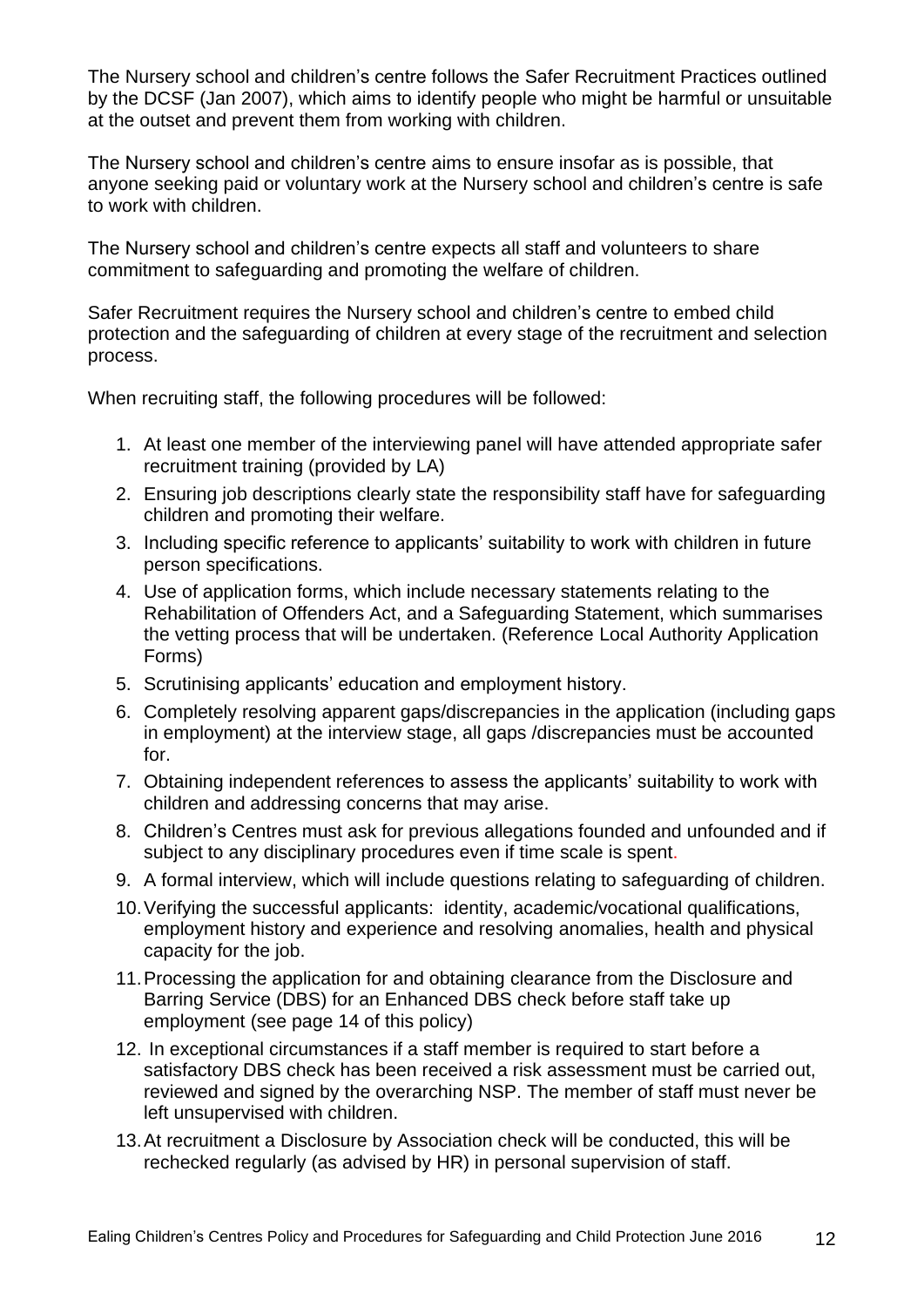<span id="page-12-0"></span>The Nursery school and Children's Centre keep a Single Central Record of Recruitment and Vetting checks and a Record of ID Checks for all staff, students and volunteers who work or deliver services at the centre.

The Single Central Record of DBS disclosures should include details of:

- 1. Name
- 2. Role
- 3. Organisation
- 4. DBS number
- 5. Date of DBS Disclosure
- 6. Confirmation that the Head of Centre or a person delegated by them has had sight of this disclosure
- 7. Confirmation that the Head of Centre or a person delegated by them has seen proof of identification such as a passport or Photo ID from a statutory agency or organisation contracted by the Local Authority. Copies of disclosures must not be kept on site.
- 8. For national and external organisations recognised by the LA such as NHS healthcare professionals or LA maintenance teams you should expect to be provided with the full DBS details. In some instance a formal letter from their organisation that clearly outlines that staff have all received DBS clearance. This letter should be annually updated.

# *12.Disclosure and Barring Service (DBS)<sup>4</sup>*

<span id="page-12-1"></span>Children's Centres provide regulated activity (children) as set below:

- 1. Regulated activity includes unsupervised activities e.g. **teaching, training, instructing**, **care or supervision of children or providing guidance or advice on well-being**, **driving a vehicle for children only**.
- 2. Regulated activity also includes work for a limited range of establishments (specified places) where there is an opportunity for contact e.g. schools, children's homes, children's centres and childcare premises (but not work by supervised volunteers – unless this is frequent see point 5 below)
- 3. If you are on the payroll working at a school / Nursery school and children's centre / childcare provider, this is classed as Regulated Activity
- 4. Contractors or any employee of the contractor have to have an appropriate level DBS checks. Contractors engaging in regulated activity will require and enhanced DBS certificate (including barred list information). For all other contractors who are not engaging in regulated activity, but whose work provides them with an opportunity for regular contact with children, an enhanced DBS check (not including barred list) will be required. When considering whether the contact is regular (regular is defined as

Ealing Children's Centres Policy and Procedures for Safeguarding and Child Protection June 2016 13 <sup>4</sup> Keeping children safe in education Statutory guidance for schools and colleges / Ealing Council DBS guidance 2015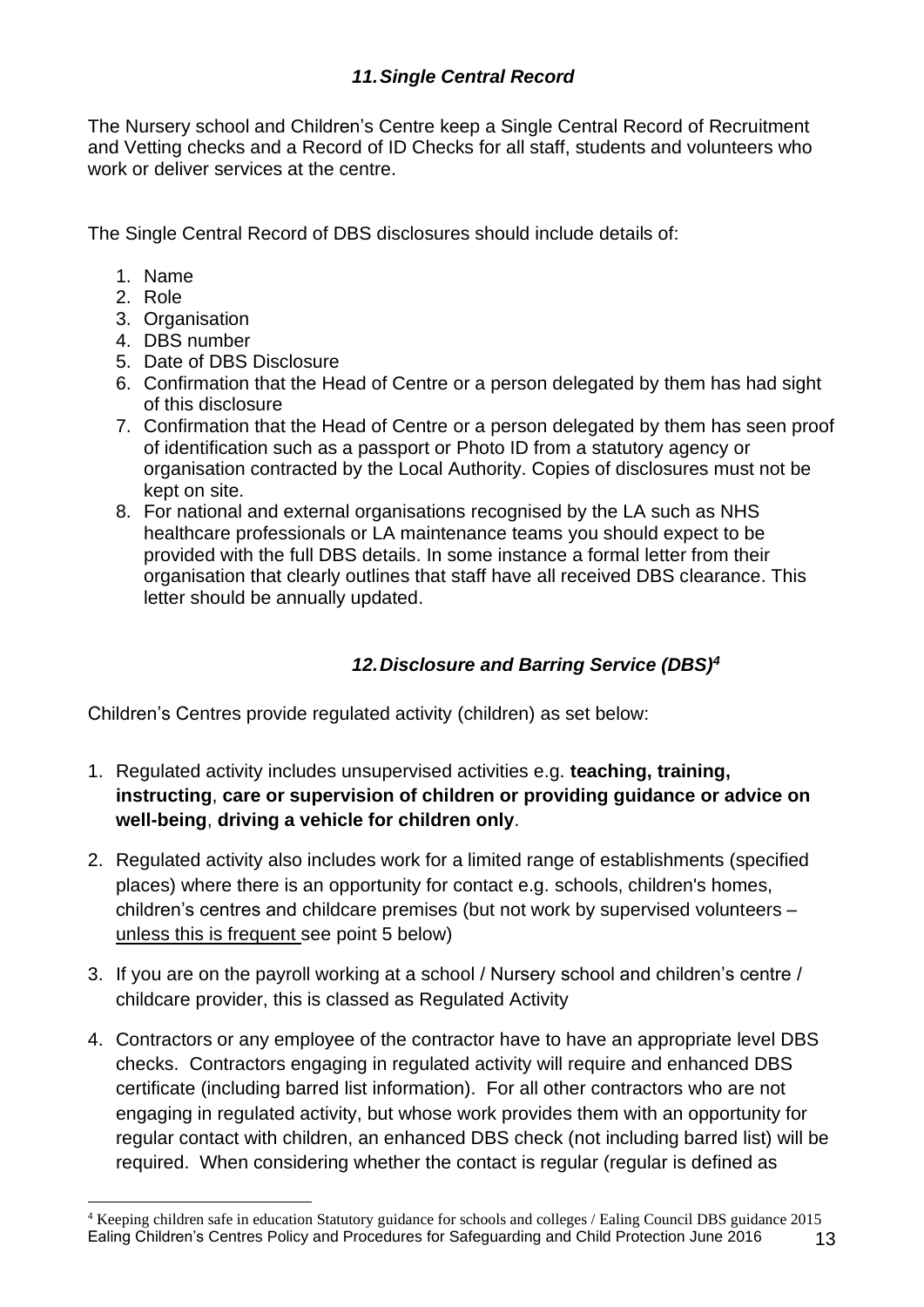carried out by the same person frequently (once a week or more often), or on 4 or more days in a 30-day period, it is irrelevant whether the contractor works on a single site or across a number of sites). Temporary and maintenance workers are not in regulated activity, it is the Nursery school and children's centre responsibility to ensure the safety of the children through supervising these staff at ALL time.

- 5. Frequency and intensity comes into play with children. Even if a role is unregulated e.g. volunteer, **if they were to be at the school / Nursery school and children's centre once a week or four times in a month, because of the frequency they would need to have a DBS check carried out, but not a Barred List check.**
- 6. Those roles that used to be in Regulated Activity but are no longer in Regulated Activity (i.e. they are fully supervised) **can still have an enhanced DBS check** but no Barred List check.
- 7. Parent volunteers on school or centre trips need to be supervised at ALL times and it is the school's Nursery school and children's centre's responsibility to ensure this happens.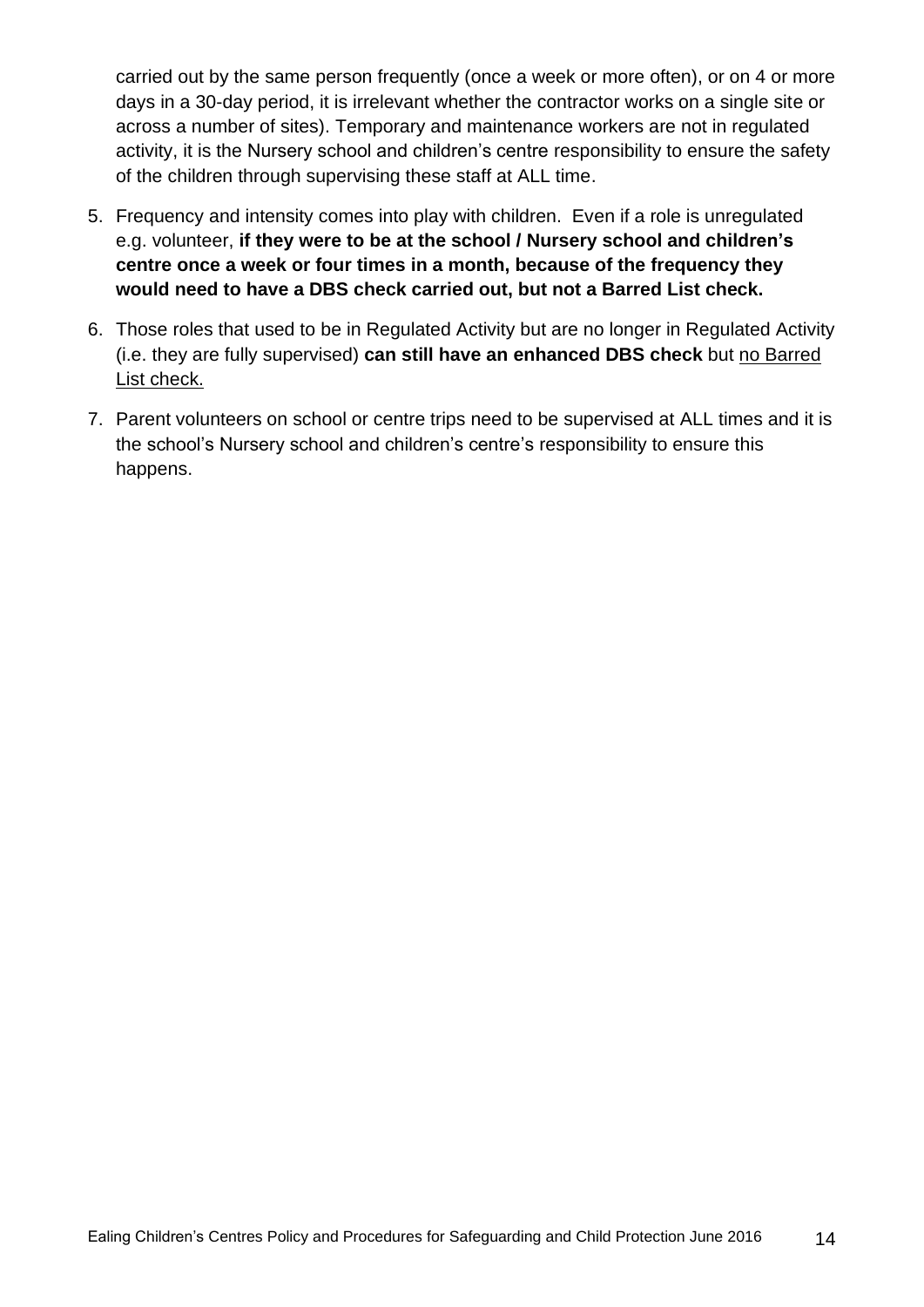| These are the types of<br>checks available to those<br>working with children: Type<br>of check        | What the check involves                                                                                                                                                                                                                                                | Positions eligible for this level<br>of check                                                                                                                                                                                               |
|-------------------------------------------------------------------------------------------------------|------------------------------------------------------------------------------------------------------------------------------------------------------------------------------------------------------------------------------------------------------------------------|---------------------------------------------------------------------------------------------------------------------------------------------------------------------------------------------------------------------------------------------|
| <b>Standard check</b>                                                                                 | <b>Check of the Police National</b><br>Computer records of<br>convictions, cautions,<br>reprimands and warnings                                                                                                                                                        | The position being applied for<br>must be covered by an exempted<br>question in the Rehabilitation of<br>Offenders Act 1974 (Exceptions)<br>Order 1975.                                                                                     |
| <b>Enhanced check</b>                                                                                 | <b>Check of the Police National</b><br>Computer records plus<br>other information held by<br>police such as interviews<br>and allegations. This<br>information must be relevant<br>to the sector and be<br>approved by the police for<br>inclusion on the certificate. | The position being applied for<br>must be covered by an exempted<br>question in the Rehabilitation of<br>Offenders Act 1974 (Exceptions)<br>Order 1975 and in Part 5 of the<br>Police Act 1997 (Criminal<br>Records) Regulations.*          |
| <b>Enhanced criminal record</b><br>check with children's<br>and/or adult's barred list<br>information | <b>Check of the Police National</b><br>Computer records plus<br>other information held by<br>police plus check of the<br><b>DBS Children's Barred List</b><br>plus check of the DBS<br><b>Adults' Barred List.</b>                                                     | The position must be eligible for<br>an enhanced level criminal record<br>check as above and be for a<br>purpose listed in Regulation 5 of<br>the Police Act 1997 (Criminal<br>Records) Regulations as able to<br>check the barred list(s). |

For staff working in a regulated activity schools, children's centres, child care providers managers **must apply for the: Enhanced criminal record check with children's and/or adults' barred list information, check.**

For staff (or volunteers work who work frequently) in a regulated activity and are supervised (and as such this could be classed as an unregulated activity) schools, children's centres, child care providers **can apply for an: Enhanced check**

Guidance for supervision of volunteers is set out clearly in Annex D: statutory Guidance – regulated activity (children)<sup>6</sup>

# **Frequency of DBS checks**

Schools, Children's Centres and childcare providers are must follow guidance on frequency of DBS renewal that relates to their service type and organisation as follows:

<sup>&</sup>lt;sup>5</sup> See Keeping children safe in education Statutory guidance for schools and colleges September 2021 for references

Ealing Children's Centres Policy and Procedures for Safeguarding and Child Protection June 2016 15 <sup>6</sup> See Keeping children safe in education Statutory guidance for schools and colleges September 2021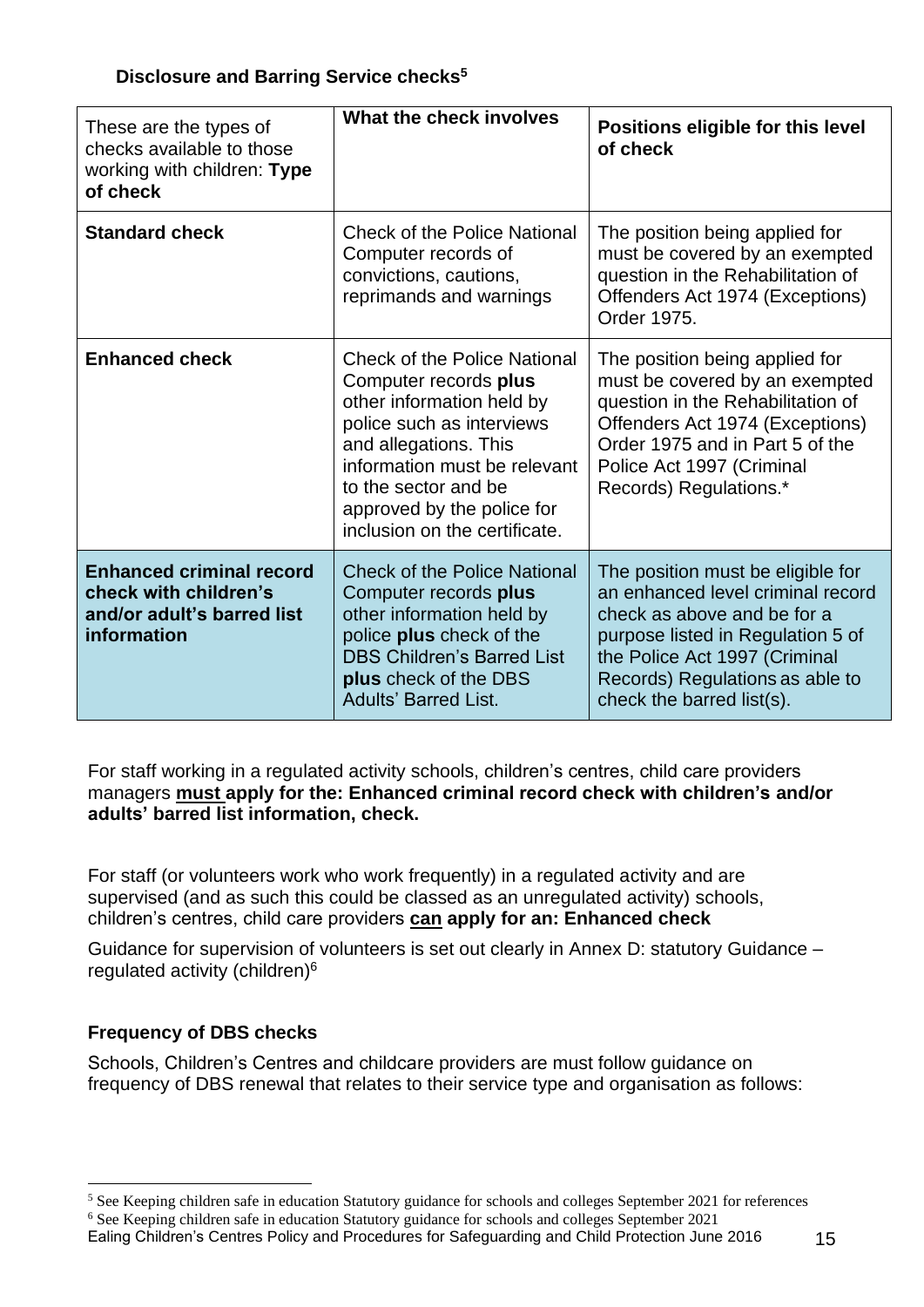- 1. Ealing Council Children's Services staff:
	- a. Enhanced check with barring on starting employment in a regulated activity and on change of job, change in circumstances that would have implications for the check and or renewed every three years
	- b. Enhanced check on starting employment in a regulated activity and on change of job, and or change in circumstances that would have implications for the check
- 2. School and external child care provider staff:

.

- a. Enhanced check with barring on starting employment in a regulated activity and on change of job and or change in circumstances that would have implications for the check
- b. Enhanced check on starting employment in a regulated activity and on change of job, and or change in circumstances that would have implications for the check
- 3. All employees who work in a regulated activity and have undertaken a DBS check have an obligation to notify their manager/employer of any incidents that may affect this status. Manager must then carry out an additional check.

# *13.Managing Allegations Against Staff*

<span id="page-15-0"></span>The Nursery school and children's centre has a professional duty to provide a safe and happy environment and nurturing ethos, which fosters confidence, independence and learning, and:

- 1. Recognises the importance of close contact with trusted adults for young children's healthy development and its importance in building self-esteem and positive attachments between the staff and the children. This is especially important for the youngest children who require the greatest amount of physical care, handling, and comforting.
- 2. Fosters the development of natural relationships between staff and children based on care, respect and love for the children, which includes close physical contact and warmth. This sort of contact is not encouraged with **students, volunteers and short-term agency staff.** Everyone is nevertheless, expected to always observe professional and appropriate boundaries in their relationships with the children.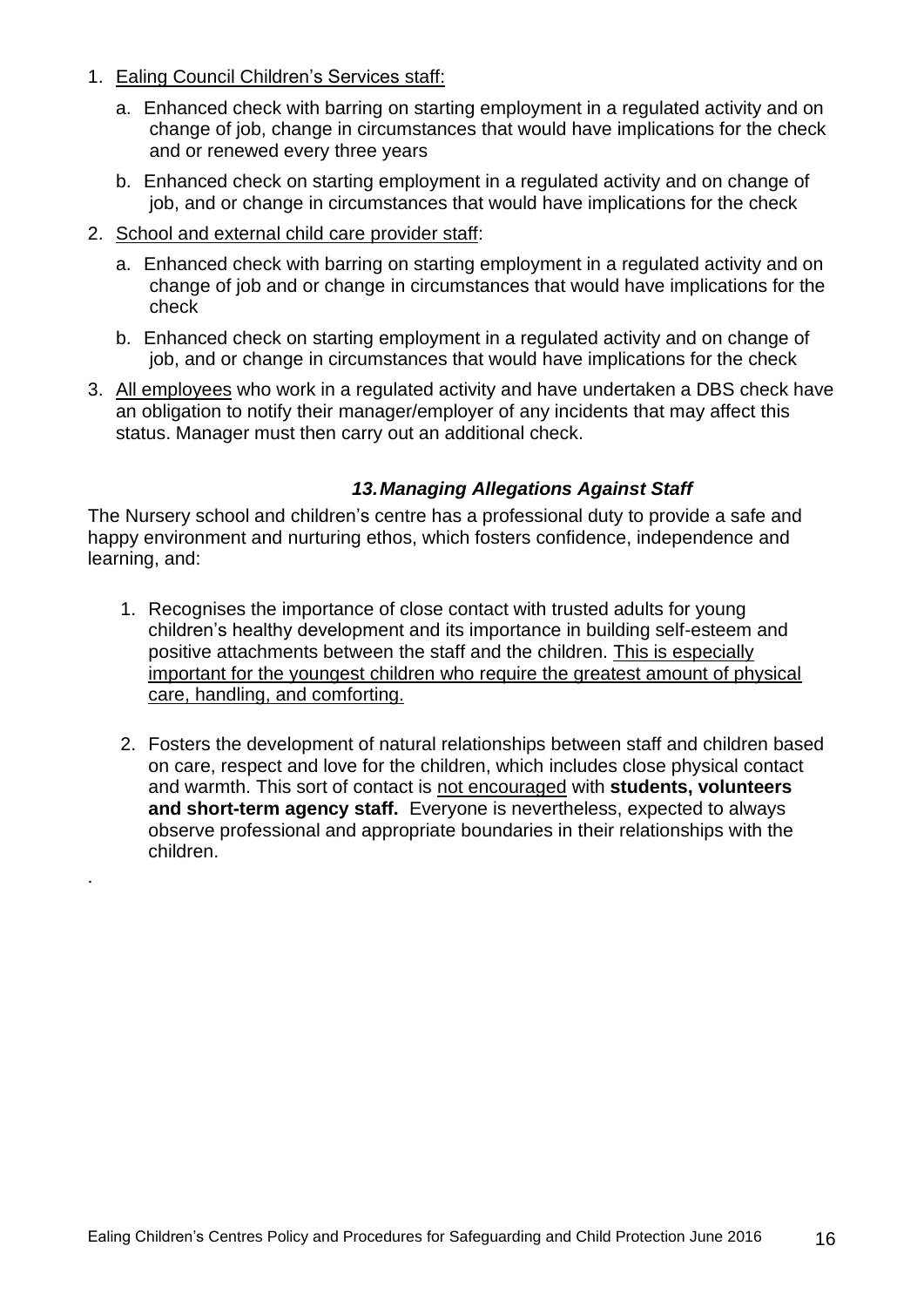To ensure a safe environment, the following procedures will be followed:

- 1. Activities where staff are alone with a child or group of children for a short period of time – e.g. during story times, must be planned, agreed and recorded by the Centre Head or delegated manager to ensure that staff qualification and ratios are met at all times, and risk assessment carried out as appropriate.
- 2. At least one member of staff must hold a full and relevant level 3 qualification (if working with under twos additionally "must be suitably experienced in working with children under two" (Statutory Framework for Early Years Foundation Stage September 2014)
- 3. Students, volunteers, visitors or agency staff are not allowed to be alone with children (with the exception of agency staff/students on long term placement who have been observed to work safely and respectfully with the children over a period of time and agreed and recorded by Head of Centre or delegated manager and have DBS clearance.)
- 4. The changing areas are open to main areas, so staff are not shut off alone and out of sight with children.
- 5. Permanent members of staff should change children's clothes, or long-term agency staff, that have a key person role. This should be agreed and recorded by Centre Head or delegated manager.
- 6. Staff must inform colleagues when they are changing a child.
- 7. Staff must keep a record of nappy changes, or changes of children's clothing, toilet training and any other occasion when it is necessary to change a child or help them in the toilets.
- 8. If parents take their own child to the toilet area, staff must ensure that no other children are left alone in this area at the same time.
- 9. Contractors working on site must not be allowed in changing areas if children are being changed.

In the event of an allegation being made against staff the procedure is to:

1. Report the allegation to Designated Safeguarding Lead (DSL) except for allegations against the DSL, which must be reported to the person who is at next level of management).

This person will report it to the Local Authority's Designated Officer (LADO) **immediately** and follow up information can be sent securely via Egress Email: asv@ealing.gov.uk / child.protection@ealing.cism.net to Isha Dhody [dhodyi@ealing.gov.uk](mailto:dhodyi@ealing.gov.uk) and Charles Barnard [cbarnard@ealing.gov.uk.](mailto:cbarnard@ealing.gov.uk)

- 2. The person who has reported the incident to the Local Authority's Designated Officer **must not talk to any members of staff or other person until advised to do so by the Local Authority's Designated Officer (LADO). The member of staff concerned must not be told about the subject of the allegation as this can hinder and affect the investigation procedure.**
- 3. All communication and related evidence and actions must be recorded, dated and signed.
- 4. The Local Authority's Designated Officer will consult as necessary with the Head of Centre/Police/Child Protection Advisor and HR to consider the evidence/information and will advise on the required course of action.
- 5. Refer to Ealing's Yellow Book 2014, for more detailed procedures.

Ealing Children's Centres Policy and Procedures for Safeguarding and Child Protection June 2016 17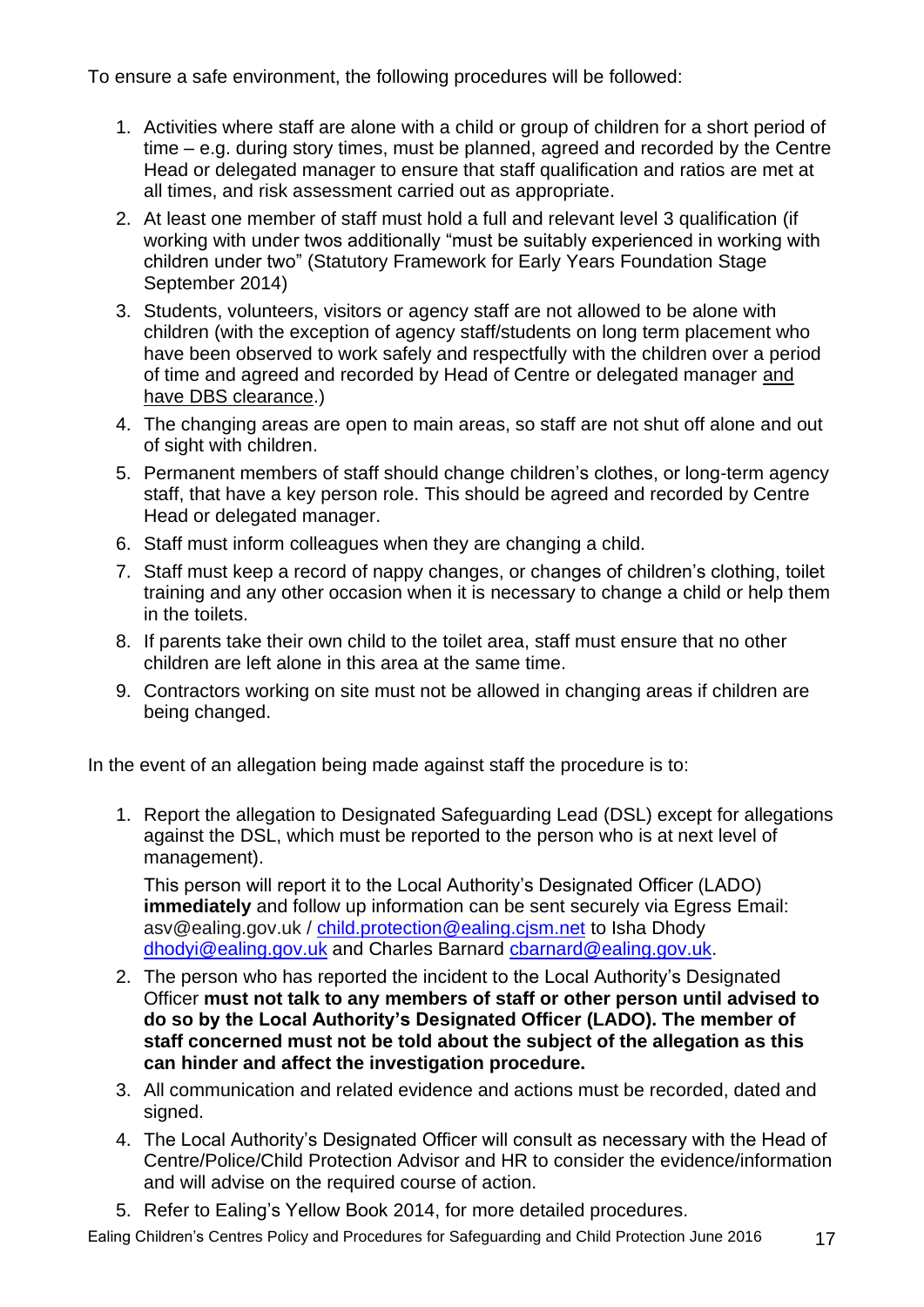- 6. Organisations must follow their own procedures regarding allegations against professionals (AAP) and if the requirements are met for a member of staff to be temporarily relocated, redeployed or suspended this must be actioned accordingly.
- 7. The manager responsible must only communicate information with the affected member of staff as agreed by the LADO, e.g. to state the reasons for management action other than an allegation has been made (not what the allegations relates to)

# *14.Training*

<span id="page-17-0"></span>To ensure safe practice the following training must be undertaken:

- 1. The Designated Safeguarding Lead (DSL) must undertake Ealing Safeguarding Children Board approved training through attendance at Ealing Safeguarding Children Board or other relevant Governors Safeguarding Training. This training must be renewed every two years. There is also an expectation that the DSL attend other relevant ESCB multi-agency training and a requirement to attend NSP network
- 2. Whole staff group and or individual training will be undertaken every 2 years or more often if required. This training should meet the requirements of Ealing Safeguarding Children Board.
- 3. Ensure that staff are trained properly and understand their duties under Prevent<sup>7</sup>
- 4. All staff must be able to demonstrate a general awareness of known indicators/predisposing factors of abuse/neglect as well as detailed knowledge of the agreed policies and procedures.
- 5. All front line staff, including reception staff must be trained to pass on calls about the safety of children to Designated Safeguarding Lead (DSL) or other member of Senior Management Team (Headteacher); and be able to record their concerns on the Nursery school and children's centre phone and discussion record sheet.
- 6. The Designated Safeguarding Lead (DSL) will ensure their own and other staff training is kept up to date and will keep a log of all relevant training. This will include options for on-line training modules that can be accessed from Ealing Safeguarding Children Board.
- 7. As a Nursery school and children's centre with a governing body:
	- a. The governing body training must take place every two years.
	- b. The Headteacher and the Chair of Governors or a nominated governor will attend appropriate Safer Recruitment training.

<sup>7</sup> Revised Prevent Duty Guidance for England and Wales 2015

Ealing Children's Centres Policy and Procedures for Safeguarding and Child Protection June 2016 18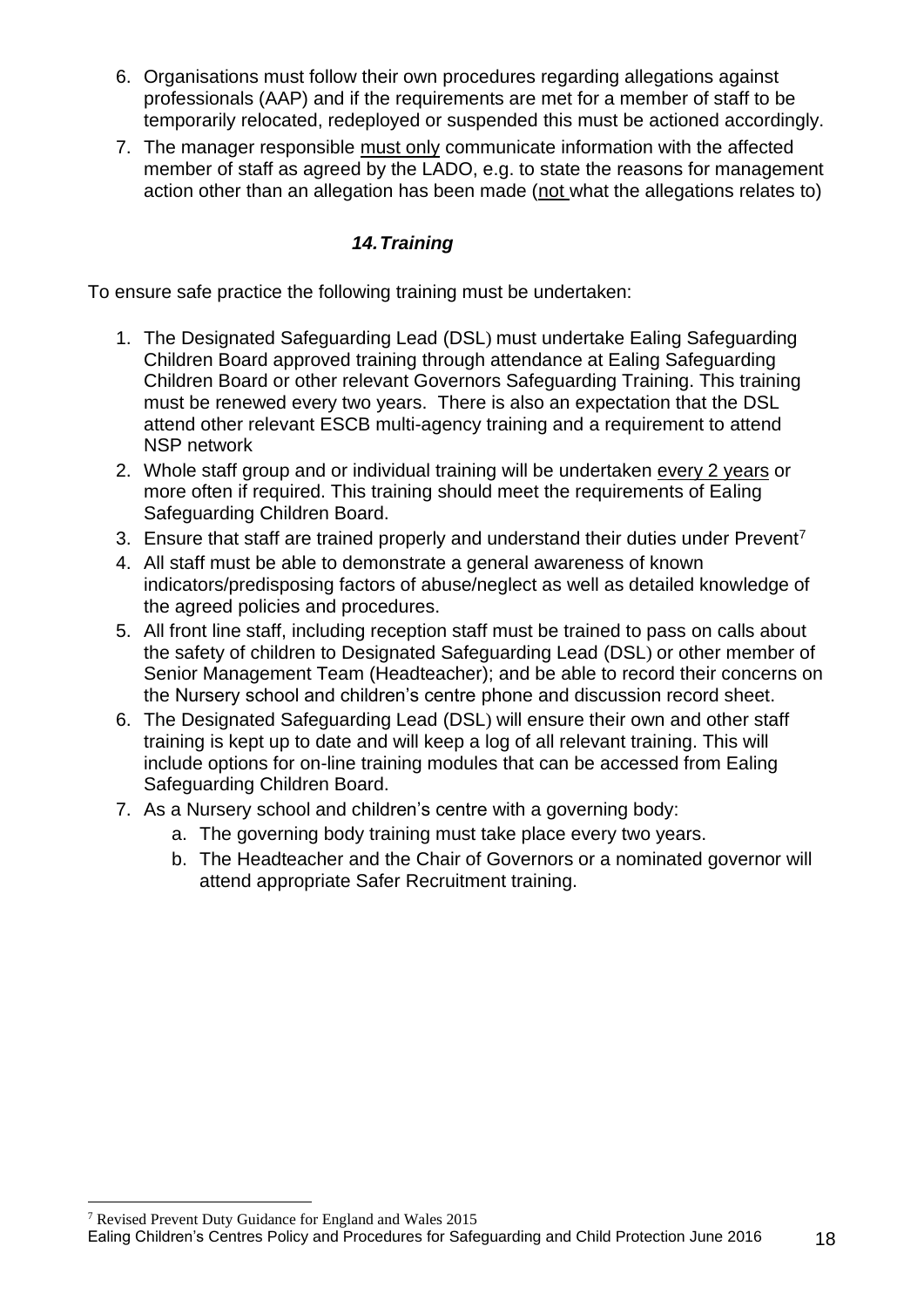# **15.Supporting children's safety through learning**

The time that children at risk spend at nursery may be the only stable and predictable part of their lives.

It is especially important to provide children in these circumstances, with a secure, caring environment and a curriculum that is based directly on their observed developmental and care needs, capabilities and interests. For example, in understanding the world the children will learn how to keep themselves safe when walking on the pavement near traffic. The Key Person system enables the Nursery school to do this on an individual basis.

The Nursery school and children's centre recognises the fundamental role that children's personal, social and emotional development plays in their wellbeing and their ability to develop and learn 'normally' – as well as the potential impact it might have on their ability to stand up for themselves and keep themselves safe. Within Children's Centres we promote the fundamental British Values of Democracy, Rule of Law, Individual Liberty and Mutual respect and tolerance of others

The Nursery school and children's centre therefore plan to:

- Build children's self-esteem, self-awareness, and self-confidence.
- Build their ability and willingness to say what they want/need and speak up for themselves, knowing they will be listened to.
- Help them understand boundaries and acceptable behaviour.
- Help them understand that they have the right to feel safe and not be frightened.
- Help them deal with conflicts by talking, explaining their motives and negotiating.
- Teach them to say no if they don't like something/don't want to do something.
- Help them think about keeping safe/keeping away from danger.
- Teach them where to go for help and how to ask for it.
- Teach them to treat others as they would want to be treated themselves.

This safeguarding policy and procedures should also be read in conjunction with the following documents and policies:

- The health and safety policy and related risk assessments
- Behaviour and anti bullying policy
- Procedures for meeting the needs of pupils with medical conditions
- Procedures for first aid
- Policy for managing intimate care (toileting)
- E Safety policy
- Whistleblowing policy
- Acceptable use policy
- Recruitment of staff.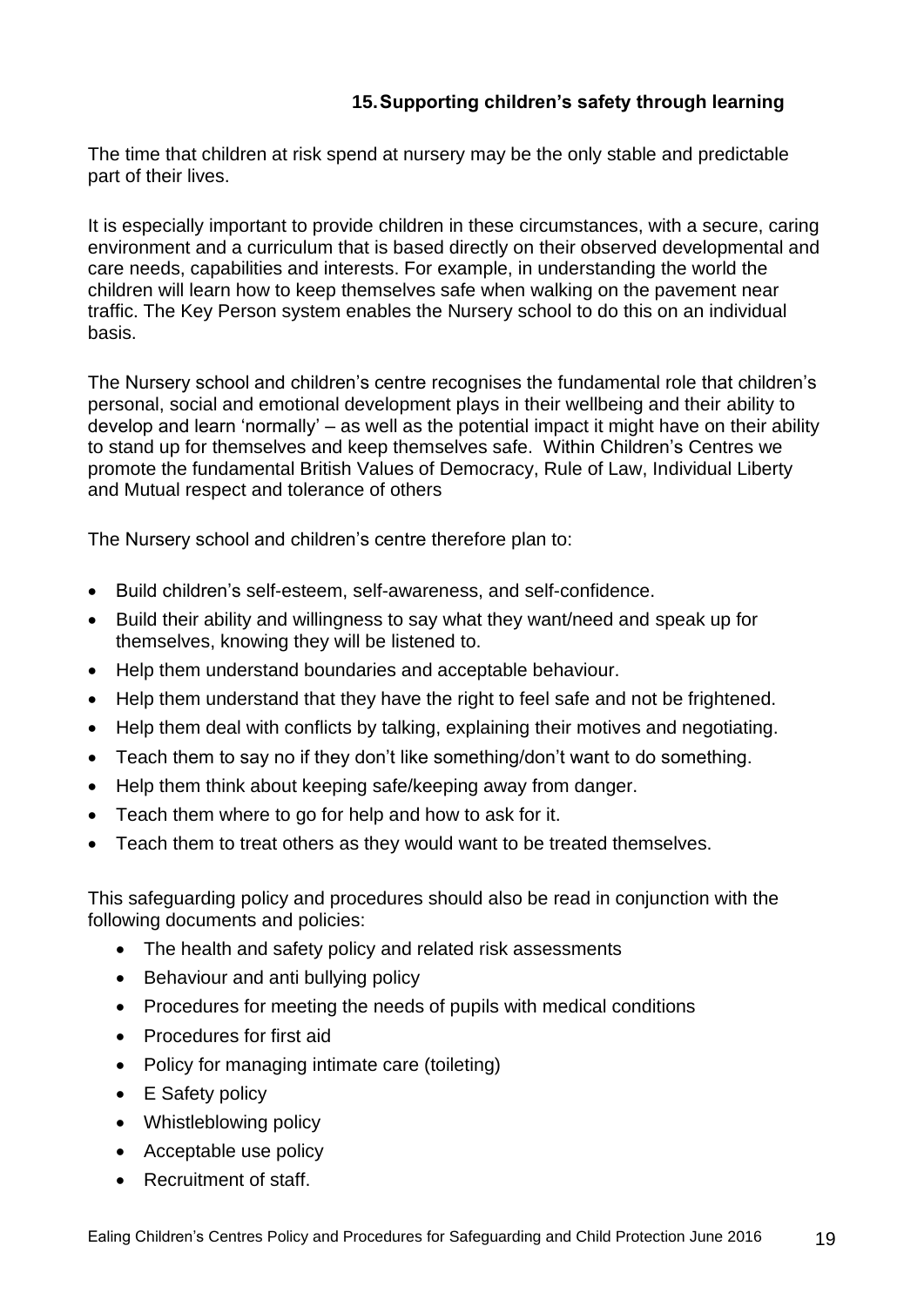# **Peer on Peer Abuse**

Peer on peer abuse can take many forms and can take place without the knowledge of adults within a school. Some examples of peer on peer abuse are; bullying (including cyberbullying, prejudice-based and discriminatory bullying); abuse in intimate personal relationships between peers; physical abuse which can include hitting, kicking, shaking, biting, hair pulling, or otherwise causing physical harm. This list is not exhaustive and as children grow beyond the early years there are many other types of peer on peer abuse that should be considered, as outlined in KCSIE 2021 p.36-37.

At Grove House Nursery School children are taught in an open plan environment where they are observed by caring and trusted adults all of the time. There is a strong focus on; children's personal, social and emotional development; on teaching our children to respect their peers when talking and playing together; learning how to touch one another appropriately and how to respond if a friend does something that they do not like.

A central value at Grove House is one of 'listening', ensuring that children, staff and parents feel listened to and heard and have opportunities to share their thoughts, feelings and thinking on any matters that are of importance to them. Children are actively encouraged by their keyworkers and other close adults to talk about things that upset or concern them. This will support our children as they grow and develop to be able to talk to others about any forms of abuse or violence that they may encounter in their lives.

# <span id="page-19-0"></span>*16. Nursery school and children's centre Information*

At Grove House Nursery School and Children's Centre, **Helen Mayor** is The Designated Safeguarding Lead (DSL); this person is the nominated safeguarding advisor for the lead agency or organisation managing the centre.

In her absence this role is covered according to the hierarchy below. This also details the line management of the DSL and deputies.

| <b>Name</b>        | Role in<br>organisation       | <b>Reports to</b>               | Role in<br>organisation                       | <b>Phone</b><br>number/s |
|--------------------|-------------------------------|---------------------------------|-----------------------------------------------|--------------------------|
| Helen Mayor        | Deputy Head<br><b>Teacher</b> | Himisha Patel                   | <b>Head Teacher</b>                           | 02085710878              |
| Ranbir Jaswal      | Teacher                       | Himisha<br>Patel/Helen<br>Mayor | Head<br>Teacher/Deputy<br><b>Head Teacher</b> | 02085710878              |
| <b>Clare Davis</b> | <b>Nursery Officer</b>        | Himisha<br>Patel/Helen<br>Mayor | Head<br>Teacher/Deputy<br><b>Head Teacher</b> | 02085710878              |

## <span id="page-19-1"></span>**17. Reporting hierarchy for safeguarding**

The organisations that regularly deliver services to children and families in the Nursery school and children's centre must inform the lead Nominated Safeguarding Person who The Nominated Safeguarding Person for their organisation is. This information must be entered in the table below.

| Name of service | <b>Name of Nominated</b>        | <b>Role in</b> | Contact Details |
|-----------------|---------------------------------|----------------|-----------------|
| /organisation   | <b>Safeguarding Person(NSP)</b> | organisation   |                 |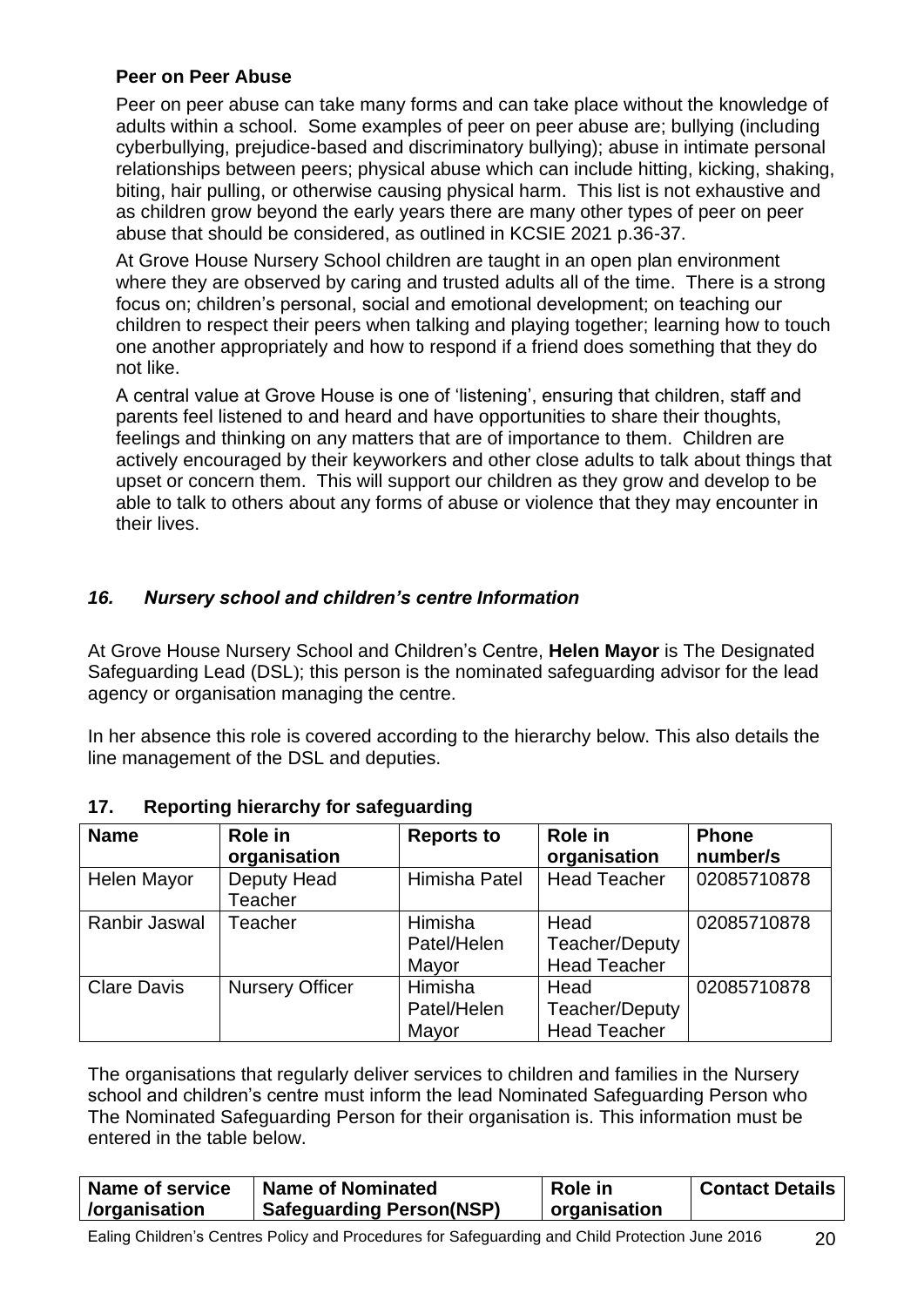| <b>Early Bird</b>                       |                       | <b>Safeguarding</b><br><b>Officer</b> | 020 8825 8343 |
|-----------------------------------------|-----------------------|---------------------------------------|---------------|
| Speech &<br>Language<br><b>Services</b> | <b>Andrea Edwards</b> | <b>Named Nurse</b>                    | 020 8967 5400 |
|                                         |                       |                                       |               |
|                                         |                       |                                       |               |
|                                         |                       |                                       |               |

# <span id="page-20-0"></span>*18. Useful Information*

| <b>Local Authority Designated</b><br>Officer            | Safeguarding, review and quality assurance manager<br>Allegations against staff and volunteers<br>Child protection conferences,<br>MARAC, MAPPA and FGM. Ricella Browne (LADO)<br>020 8825 8930 asv@ealing.gov.uk |
|---------------------------------------------------------|-------------------------------------------------------------------------------------------------------------------------------------------------------------------------------------------------------------------|
| <b>Child Protection Advisory Line</b>                   | Child protection duty desk 020 8825 8930                                                                                                                                                                          |
| Ealing Children's Integrated<br><b>Response Service</b> | Tel: 020 8825 8000 ecirs@ealing.gov.uk                                                                                                                                                                            |
| Contextual safeguarding<br>coordinator                  | Christina Evers 020 8825 5951 EversC@ealing.gov.uk                                                                                                                                                                |
| <b>Ealing Council Human</b><br><b>Resources</b>         | Phone Ealing corporate resources on 020 8825 9000<br>First select option 3 - HR shared service centre<br>Then select option 1 - schools HR                                                                        |
| <b>Police Child Protection Team</b>                     | Tel: 020 8246 1901                                                                                                                                                                                                |
| Head of Early Years Childcare<br>& SAFE 0-12            | Charles Barnard Tel: 020 8825 6139<br>Email: CBarnard@ealing.gov.uk                                                                                                                                               |
| <b>Prevent General enquires</b>                         | Email: preventschoolsinfo@ealing.gov.uk<br>Nazia Matin (Prevent co-ordinator): 020 8825 8895                                                                                                                      |

The Children's Centres policy and procedure should be used in conjunction with Ealing's Yellow Book 2014 (Ealing Safeguarding Children Guidance).

The Yellow Book 2014 is the key reference document for all staff, students and volunteers working with children and young people in Ealing, and has informed this Nursery school and children's centre's Policy and Procedures.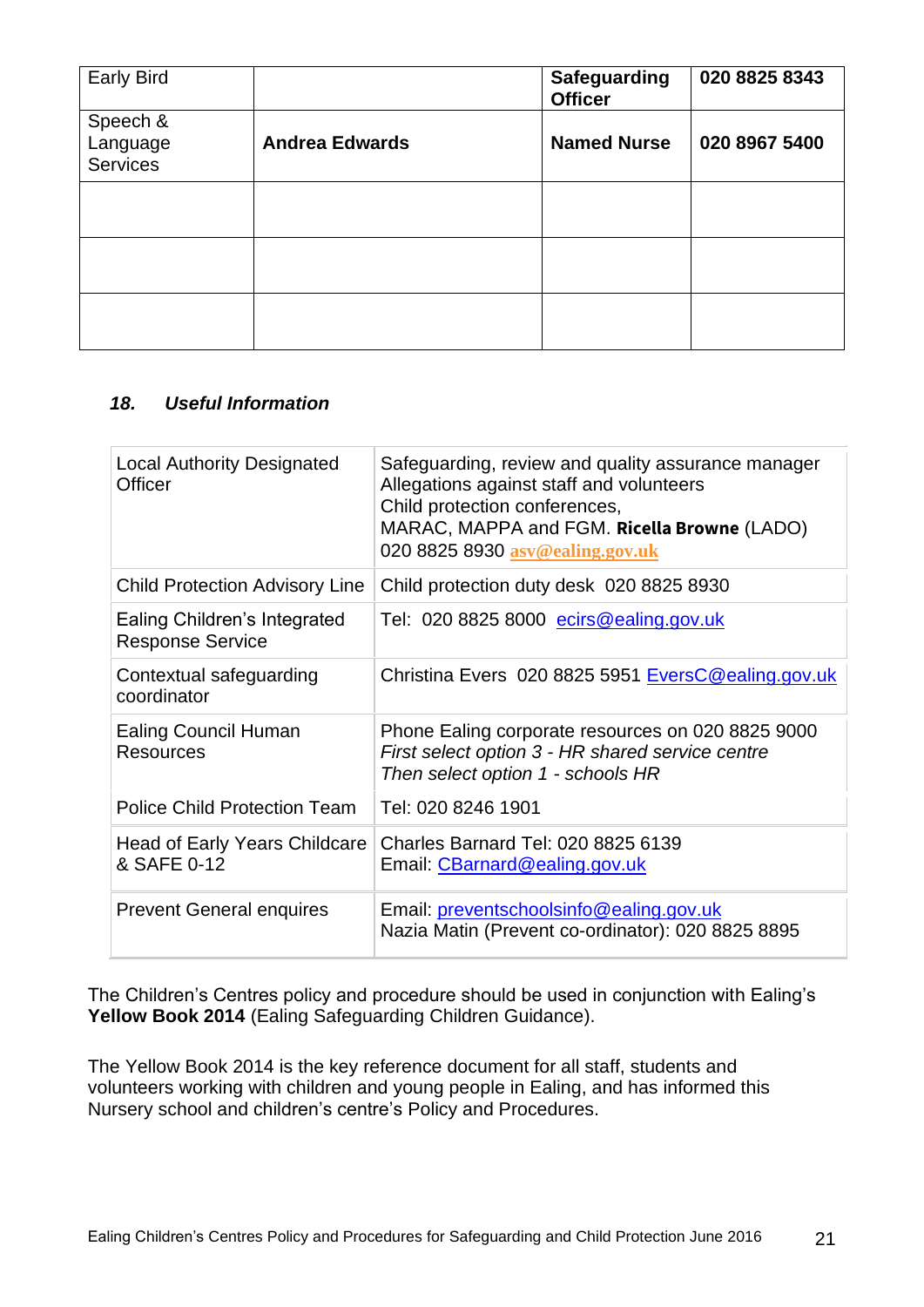# <span id="page-21-0"></span>*19. Key documents*

Child and Family Enquiry Form ECIRS (attached)

The following key that support the procedures within this policy are to be found in Ealing's Yellow Book 2014:

| Information:                                                   |                |
|----------------------------------------------------------------|----------------|
| Policy statement                                               | Appendix 2 and |
|                                                                | Appendix 3     |
| Role Specification for the Nominated Safeguarding Person       | Chapter 8      |
| Promoting Safe Practice: Code of Conduct for Staff             | Chapter 25     |
| <b>Flowcharts:</b>                                             |                |
| 1. Responding to children in need and signs of abuse flowchart | Page 41        |
| 2. On-line safety incident flowchart                           | Page 51        |
| 3. Flow chart for key questions for information sharing        | Page 23        |
| 4. Allegations against staff and volunteers flowchart          | Page 69        |

| Incident report form | This policy, |
|----------------------|--------------|
|                      | appendix 1   |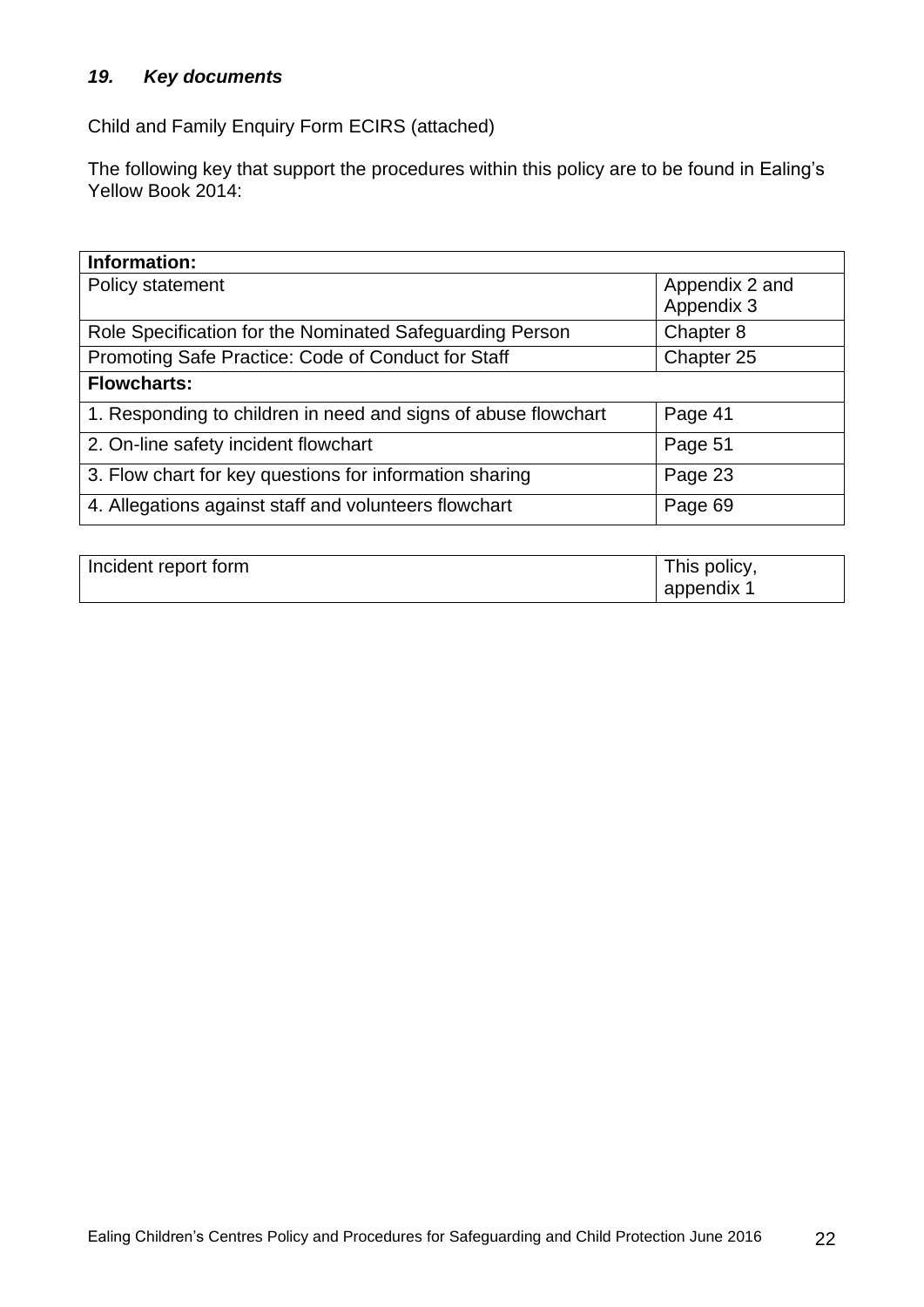

| <b>Child's Details</b>                                                                                                                                                                                                                      | <b>Staff Member's Details</b>           | Children . |
|---------------------------------------------------------------------------------------------------------------------------------------------------------------------------------------------------------------------------------------------|-----------------------------------------|------------|
| Child's full name:                                                                                                                                                                                                                          | Member of staff reporting the incident: |            |
|                                                                                                                                                                                                                                             |                                         |            |
| <b>Incident Details</b>                                                                                                                                                                                                                     |                                         |            |
|                                                                                                                                                                                                                                             |                                         |            |
|                                                                                                                                                                                                                                             |                                         |            |
|                                                                                                                                                                                                                                             |                                         |            |
| Write a factual account of the incident or information in the space below.                                                                                                                                                                  |                                         |            |
| Who was present? What happened? Where did it happen? When did it happen? Write down exactly<br>what was said by the member of staff and the child. If the child has a visible mark, complete a body<br>map diagram and attach to this form. |                                         |            |
|                                                                                                                                                                                                                                             |                                         |            |
|                                                                                                                                                                                                                                             |                                         |            |
|                                                                                                                                                                                                                                             |                                         |            |
|                                                                                                                                                                                                                                             |                                         |            |
|                                                                                                                                                                                                                                             |                                         |            |
|                                                                                                                                                                                                                                             |                                         |            |
|                                                                                                                                                                                                                                             |                                         |            |
|                                                                                                                                                                                                                                             |                                         |            |
|                                                                                                                                                                                                                                             |                                         |            |
|                                                                                                                                                                                                                                             |                                         |            |
|                                                                                                                                                                                                                                             |                                         |            |
|                                                                                                                                                                                                                                             |                                         |            |
|                                                                                                                                                                                                                                             |                                         |            |
|                                                                                                                                                                                                                                             |                                         |            |
|                                                                                                                                                                                                                                             |                                         |            |
|                                                                                                                                                                                                                                             |                                         |            |
|                                                                                                                                                                                                                                             |                                         |            |
|                                                                                                                                                                                                                                             |                                         |            |
|                                                                                                                                                                                                                                             |                                         |            |
|                                                                                                                                                                                                                                             |                                         |            |
|                                                                                                                                                                                                                                             |                                         |            |
|                                                                                                                                                                                                                                             |                                         |            |
| Name of senior staff                                                                                                                                                                                                                        |                                         |            |
| member informed:                                                                                                                                                                                                                            |                                         |            |
| The section is to be completed by a senior staff member.                                                                                                                                                                                    |                                         |            |
| What action has been                                                                                                                                                                                                                        |                                         |            |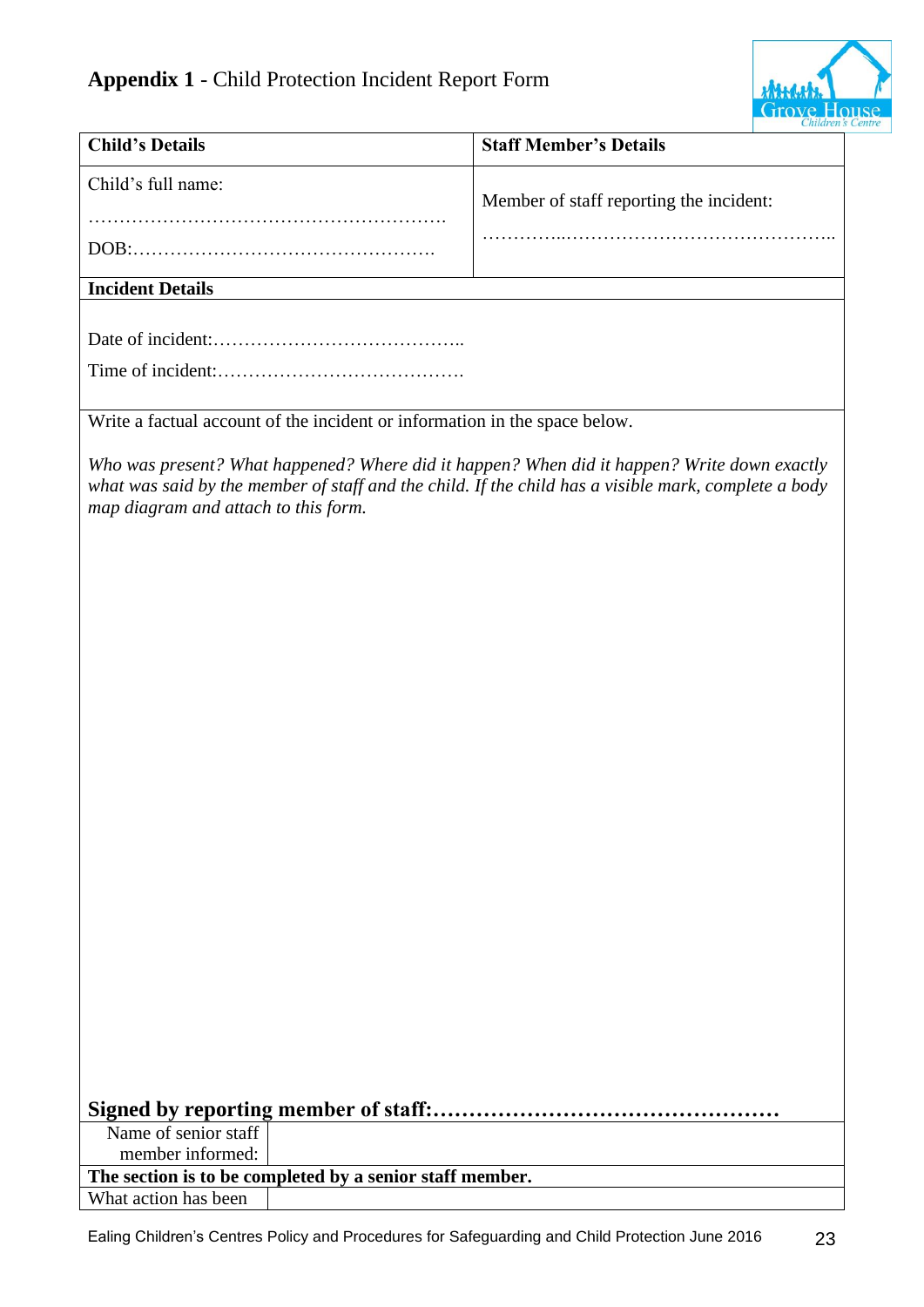| taken and by whom?                            |  |
|-----------------------------------------------|--|
| Include discussions                           |  |
| with the child, parents                       |  |
| or other professionals.                       |  |
|                                               |  |
|                                               |  |
|                                               |  |
|                                               |  |
|                                               |  |
|                                               |  |
|                                               |  |
| Have the parents been                         |  |
| informed?                                     |  |
|                                               |  |
| Has a social services                         |  |
| referral been made?                           |  |
| If yes, what was the<br>outcome of this       |  |
| referral?                                     |  |
|                                               |  |
|                                               |  |
|                                               |  |
|                                               |  |
| Have any other<br>agencies been               |  |
| contacted?                                    |  |
| eg. Ealing outreach,                          |  |
| health visitor                                |  |
|                                               |  |
| Are there any further<br>actions to be taken? |  |
|                                               |  |
|                                               |  |
|                                               |  |
|                                               |  |
|                                               |  |
|                                               |  |
|                                               |  |
|                                               |  |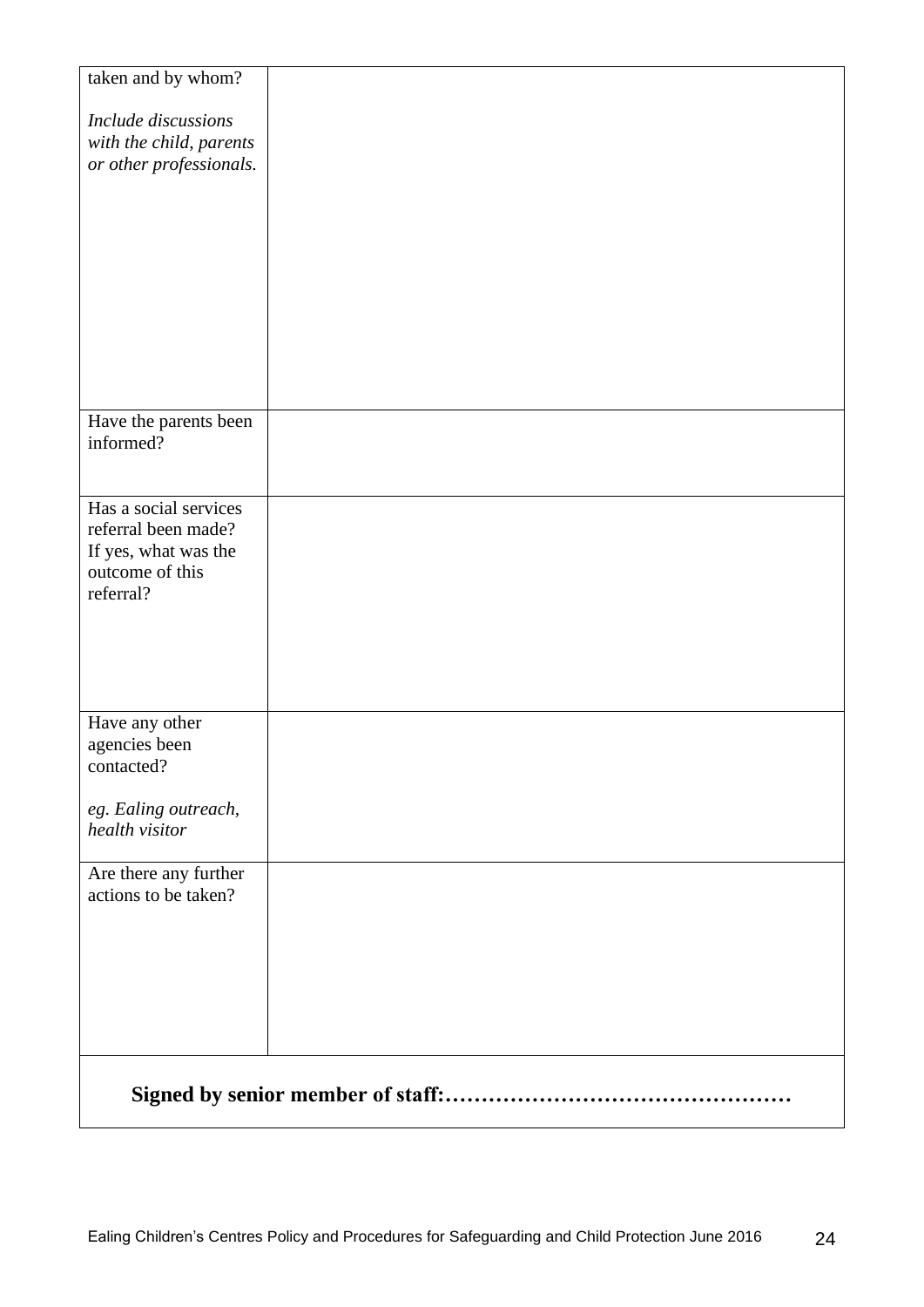With pupils returning to school we may see an increase in the number of safeguarding disclosures or concerns. Some family situations may have changed dramatically over the past few months and we may think a pupil has become 'newly' vulnerable. The referral procedure HAS NOT changed, and we will continue to report concerns via ECIRS, following our current safeguarding procedures as laid out in our child protection policy. However, for those cases where there is uncertainty, the DSL or deputies may contact child protection adveres or ECIRS for calrity and advice.

### **The tables below confirm the process for taking action where safeguarding concerns arise at this time:**

| <b>STAFF</b>                                                                                                                                                                                             | <b>DSL</b>                                                                                                                                                                                                        |
|----------------------------------------------------------------------------------------------------------------------------------------------------------------------------------------------------------|-------------------------------------------------------------------------------------------------------------------------------------------------------------------------------------------------------------------|
| • Hears or sees something that doesn't feel<br>right<br>• Hears or sees something you think is a<br>safeguarding concern<br>Receives a disclosure about an incident that<br>has happened during lockdown | • Refer to the toolkit, FAQ and/or<br>safeguarding process document<br>Decide from the list of service providers<br>$\bullet$<br>below who is best to speak to for further<br>advice, guidance, support or action |
| <b>ACTION:</b><br>Raise the concern with your DSL or Deputy DSL                                                                                                                                          | <b>ACTION:</b><br>Consider whether you need advice or to<br>discuss a case, or whether you need to make<br>a referral.                                                                                            |

### **ACTION**

- . To discuss 'what next' or reflect on an incident go to a Child Protection Adviser using the CP duty desk number
- . To make a referral or to see if this incident has been referred previously go to ECIRS
- To discuss a child you think may be missing, has not returned to school or you are unable to contact go to the CME team
- To discuss a possible case of exploitation, go to the Contextual Safeguarding team
- To discuss a concern about online radicalisation go to the Prevent team

### **KIT calls:**

Where staff are calling families who are unable to attend nursery currently, they will make weekly reports detailing conversations with parents/carers. These reports will be read weekly by a member of the SLT. Where a member of staff making a KIT call feels there is a safeguarding concern, the DSL or deputy DSL will be notified immediately. The DSL will then take appropriate action. If the member of staff feels a child is newly vulnerable due to the current situation, including changes to family circumstance, lack of access to essential items and distance learning, this will also be reported to the DSL without delay.

The following Ealing Safeguarding Toolkit will be used to guide measures undertaken during this time and ensure that appropriate action is taken to support vulnerable children.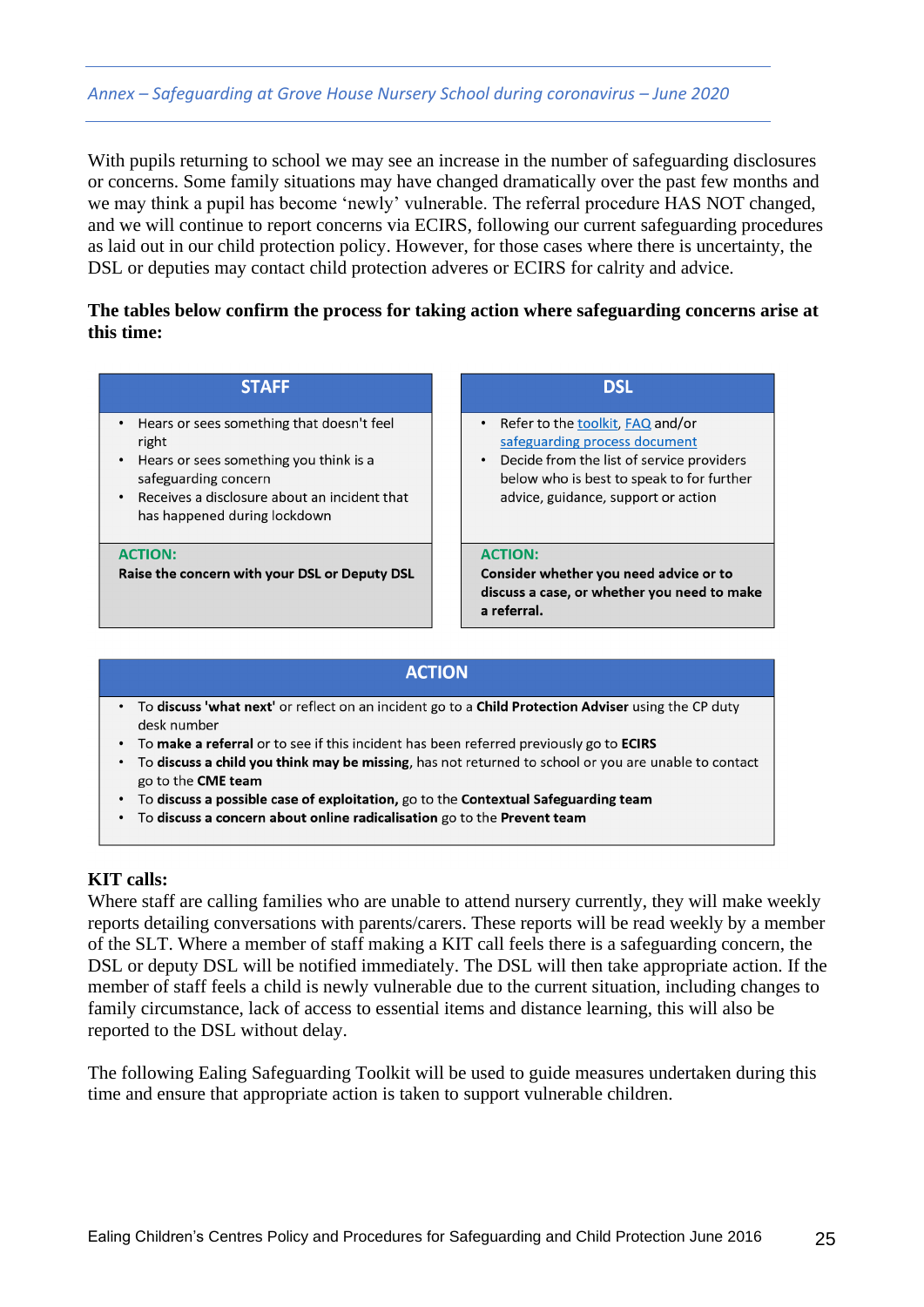# **Safeguarding toolkit for school DSLs during coronavirus**

# May 2020

| Name of school                               | Grove House Nursery School and Children's<br>Centre |
|----------------------------------------------|-----------------------------------------------------|
| Name of headteacher                          | Himisha Patel                                       |
| Name of designated safeguarding lead         | Helen Mayor                                         |
| Name of deputy designated safeguarding leads | Ranbir Jaswal<br>Himisha Patel<br>Clare Davis       |
| Name of designated governor for safeguarding | Rakes Parmar                                        |
| Date completed (DD MM YY)                    | 25.06.20                                            |

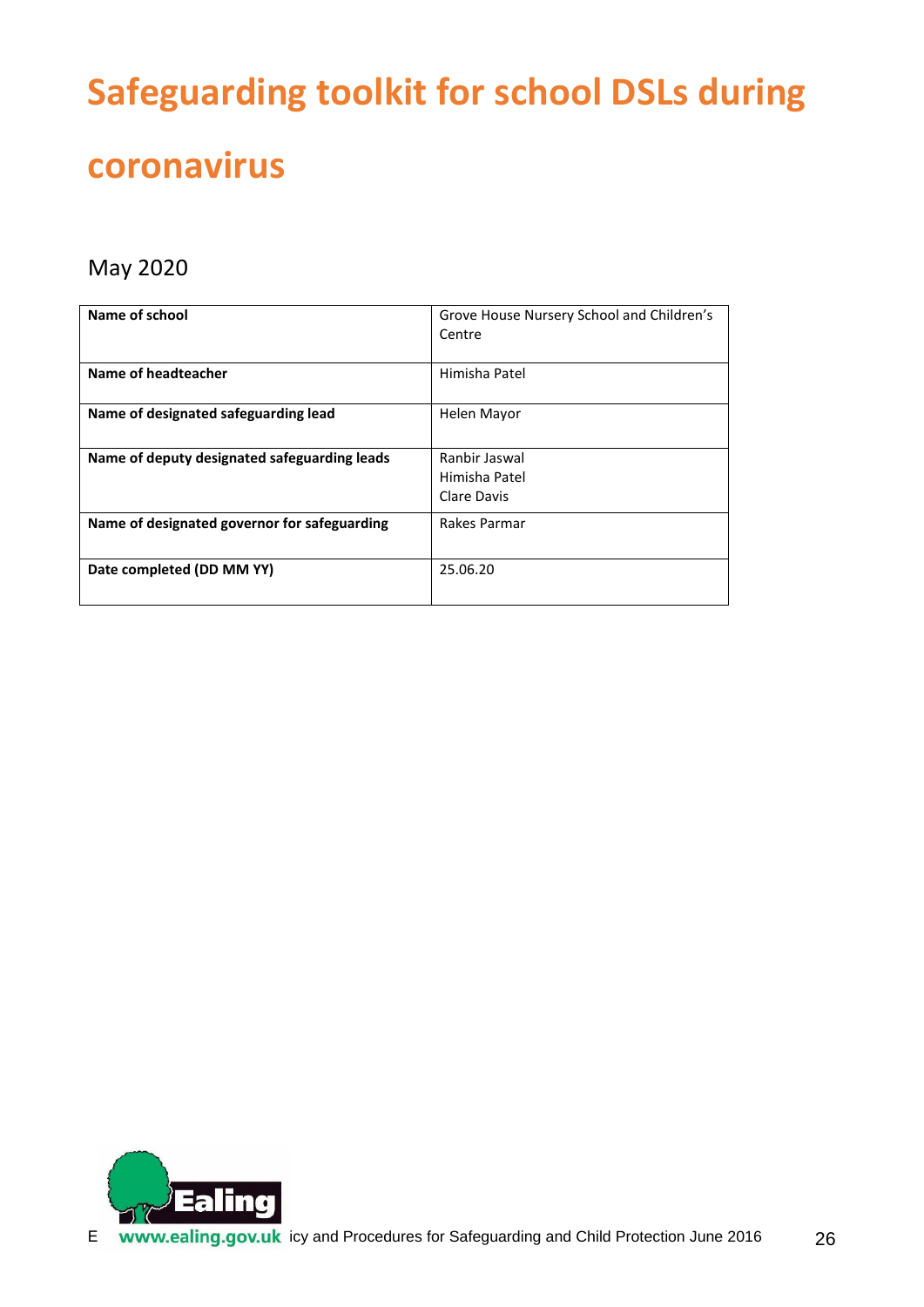# **Are there updated procedures in place within your school considering COVID19?**

This guidance has been developed from a range of resources. It does not replace practice guidance from the Ealing Safeguarding Children Partnership or Public Health England <https://www.gov.uk/government/topical-events/coronavirus-covid-19-uk-government-response> and should be used alongside the appropriate Ealing Safeguarding Children Partnership Procedures (online) <https://www.ealingfamiliesdirectory.org.uk/kb5/ealing/directory/escb.page?escbchannel=3> and the Support Level Guidance regarding thresholds for referrals into Children's Social Care (Integrated Children's Services) <https://www.ealingfamiliesdirectory.org.uk/kb5/ealing/directory/advice.page?id=a0yYJwbLYcc&escb=true>

This document has been written in response to the recent government announcement on UK Schools and Early Years Settings to restrict access to their settings for most pupils and staff, other than those children of key workers and vulnerable children. It will assist Governing Bodies and Headteachers in reviewing arrangements for carrying out their functions with a view to safeguarding and promoting the welfare of children considering coronavirus.

Schools must be aware that this tool should be subject to frequent review as new information and guidance comes to light.

**\*\*Please be advised that since the government announcement, there has been an increase in social media posts from teachers, or people possibly posing to be teachers, offering to support families in a variety of ways. Including teaching and offering online tutoring or providing on-line support. This obviously is not regulated and open to risk when families are at their most vulnerable and in isolation. Please ensure staff, parents and carers are mindful of this and seek appropriate advice when making alternative arrangements.**\*\*

Careful consideration is needed when assessing the needs of children and therefore their families. In the current climate the focus needs to be on providing emergency support services. Whilst we need to ensure that families are encouraged to consider what supports they can draw on within their own support networks in the first instance we must also be mindful that there may be an increase in vulnerability as a result of the current situation. This should not influence our judgement according to thresholds where we have a legitimate safeguarding concern.

The designated safeguarding lead (DSL) should consider:

- Current guidance from Public Health England and how this might impact on vulnerable pupils and their families. Be prepared to respond swiftly to changes in local and/or government guidance.
- Contact with an appropriate representative if unsure about how to interpret the guidance or apply it to your setting. EGfL has set up a list of emergency contacts [www.egfl.org.uk/coronavirus](http://www.egfl.org.uk/coronavirus)
- Liaising with your school safeguarding team, either virtually or in person, to identify and consider the individual needs of vulnerable children and the children of key workers.
- How the school plans to continue to support pupils, including those who are already selfisolating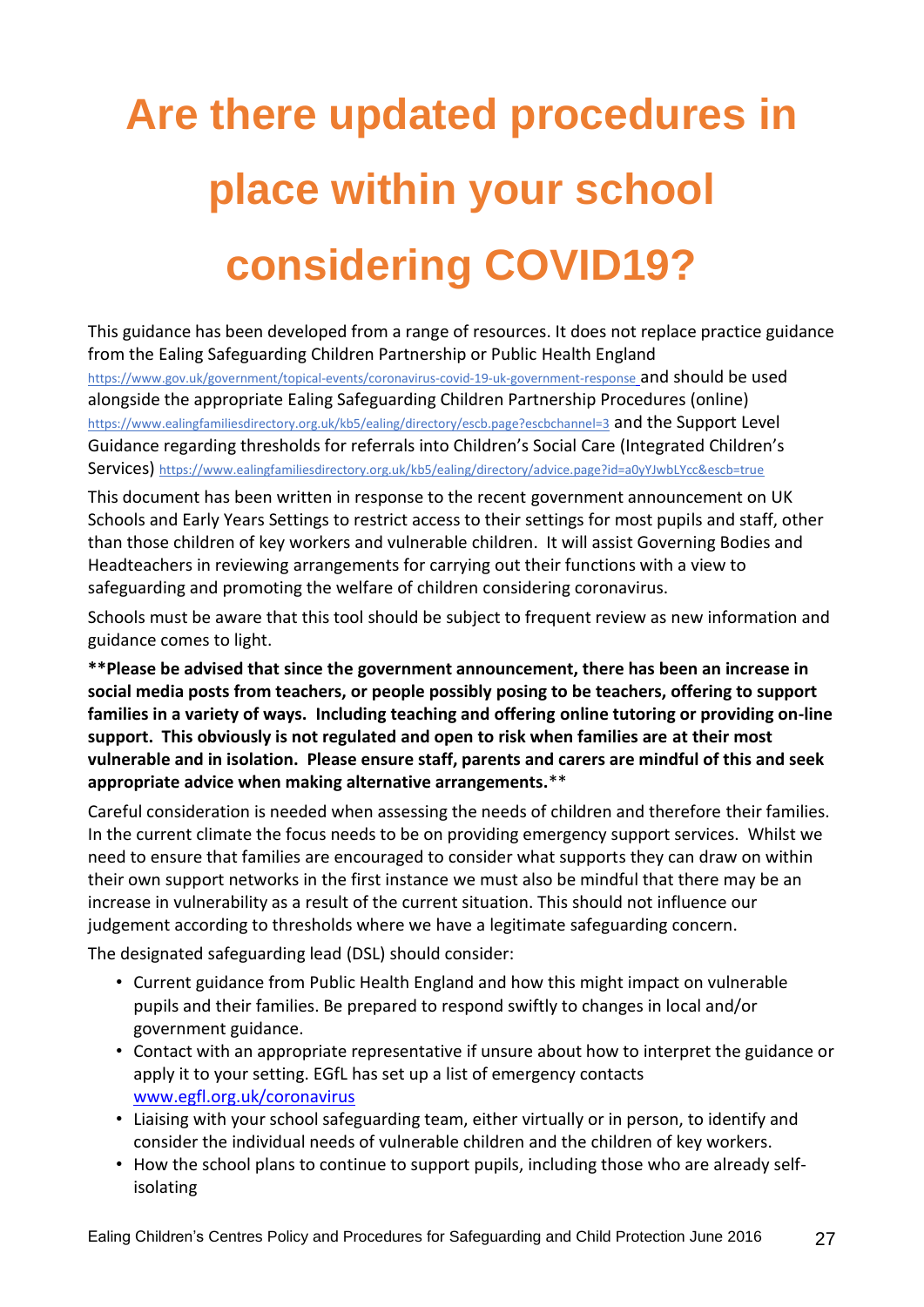- How to ensure multi-agency colleagues are updated when children on multi-agency plans, including CP and CIN, are self-isolating.
- Updating multi-agency colleagues, including Social work and Early Help teams, in order to enable them to consider whether further plans need to be put into place.
- Ensuring a DSL is always contactable during the school day and that contact details are well publicised so that parents or professionals can contact the DSL in an emergency, such as a S.47 enquiry.
- Using a clear answerphone message for when the DSL phone is not in use (eg out of hours) directing the caller to ECIRS or Police with any immediate safeguarding concerns.
- Consulting with appropriate agencies if unsure about the needs of individual children or families.
- Ensuring that multiagency meetings, such as Child Protection Conferences, receive the necessary reports and discussion are held in line with the revised working practices.
- If work is being sent home, provide guidance to parents on additional safeguarding and Online Safety considerations.

If in doubt about whether a request for support is necessary, please contact ECIRS (020 8825 5000) which will continue to operate and will be available to provide advice and guidance Monday – Friday 9am-5pm. Please note that ECIRS and ECSP cannot give health advice relating to COVID-19, please refer to Public Health England [https://www.gov.uk/government/collections/coronavirus-covid-19-list-of](https://www.gov.uk/government/collections/coronavirus-covid-19-list-of-guidance)[guidance](https://www.gov.uk/government/collections/coronavirus-covid-19-list-of-guidance)

In addition to the team in ECIRS who will take referrals as usual the **Child Protection Advisors** are available to offer guidance and can be contacted on the following number: **020 [8825](tel:020%208825%208930) 8930**

The head of safeguarding, John Churchill: **020 8825 [8364](tel:020%208825%208364)**

For concerns relating to **Contextual Safeguarding** please contact: Christina Evers **020 [8825](tel:020%208825%205951) 5951**

If you have a **Prevent** related concern, please contact

Prevent Education Officer, Nazia Matin, Tel: **020 8825 [8895](tel:020%208825%208895)**

Prevent Team [preventschoolsinfo@ealing.gov.uk](mailto:preventschoolsinfo@ealing.gov.uk) 0208 825 9849

| <b>Questions</b>                                                                                                                                                                                                                             | <b>Considerations:</b>                                                                                                                                                           |
|----------------------------------------------------------------------------------------------------------------------------------------------------------------------------------------------------------------------------------------------|----------------------------------------------------------------------------------------------------------------------------------------------------------------------------------|
| <b>Vulnerable Children:</b>                                                                                                                                                                                                                  |                                                                                                                                                                                  |
| How many pupils in the school are vulnerable?<br>Create a traffic light system to support you in identifying<br>the most vulnerable children and consider individual needs<br>on a case by case basis. Not all vulnerable children will need | Do I have the most up to date information provided by<br><b>Ealing LA?</b><br>The most up to date information will be available via the<br>COVID 19 page                         |
| the same level of contact.<br>Consider the needs of pupils:                                                                                                                                                                                  | Family Information Service: help and advice for parents<br>٠<br>/ carers and schools                                                                                             |
| on multi-agency plans such as: EHCP, CIN or CP<br>$\bullet$<br>who have additional needs including mental health<br>$\bullet$                                                                                                                | https://www.ealingfamiliesdirectory.org.uk/kb5/ealing/direct<br>ory/advice.page?id=dxZ4DKCyrLA&localofferchannelnew=0<br>EGfL: Information for school staff, with emergency<br>٠ |
| issues?<br>who have vulnerable parents or carers over the age of<br>$\bullet$<br>70 and/or with physical or mental health issues?                                                                                                            | contacts list<br>https://www.egfl.org.uk/about-us/covid-19-guide-<br>schools#safe                                                                                                |
| who are witnessing domestic abuse?<br>$\bullet$<br>low income families<br>٠                                                                                                                                                                  | Ealing Council: Help for residents<br>٠                                                                                                                                          |
| How will you be Keeping in Touch (KIT) with vulnerable<br>pupils who are at home?                                                                                                                                                            | https://www.ealing.gov.uk/coronavirus<br>Do high risk vulnerable students need an individual risk<br>assessment and safety plan to outline how school will                       |
| Liaise with the social worker re KIT activity to prevent                                                                                                                                                                                     | continue to support these most vulnerable students?                                                                                                                              |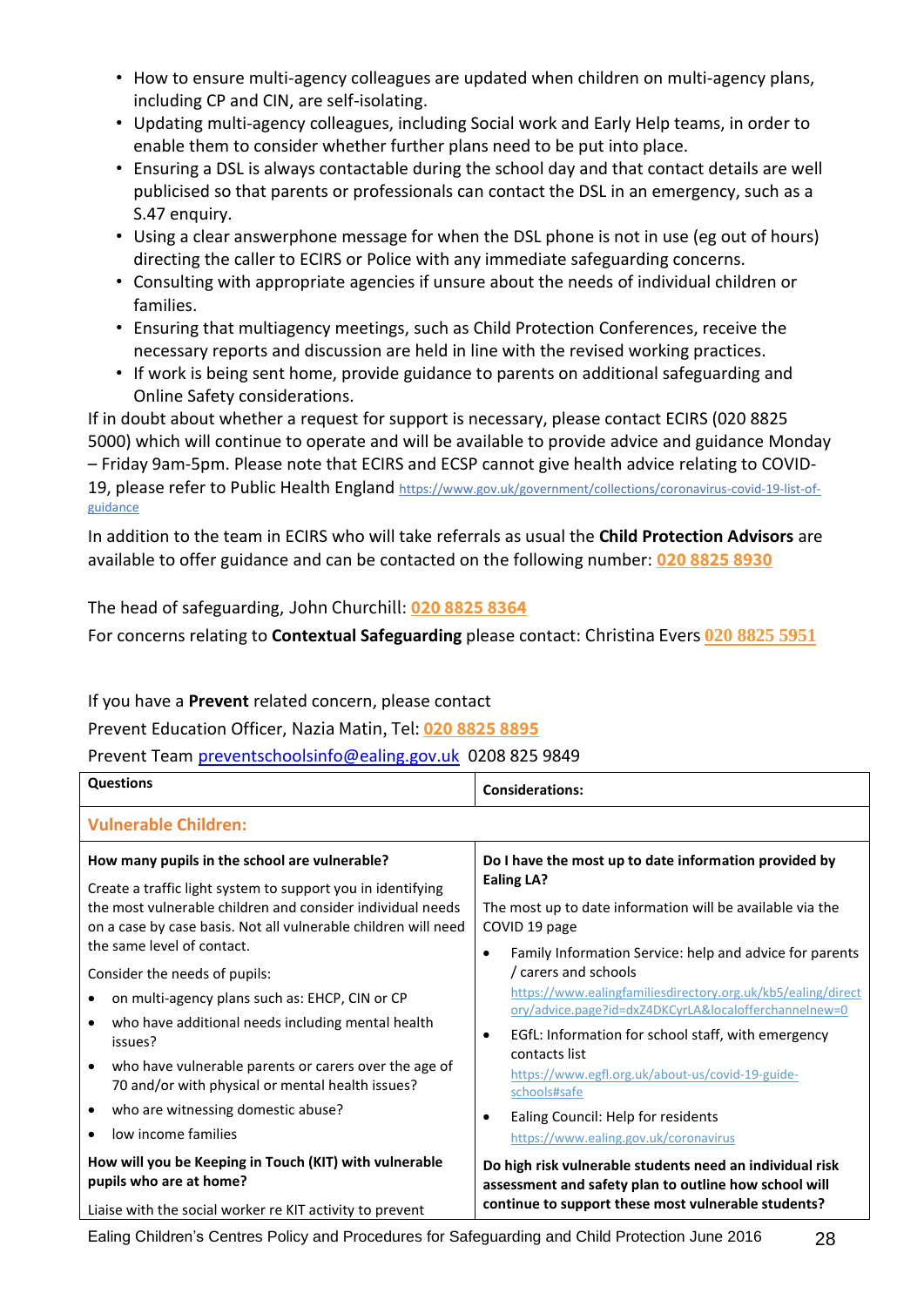| <b>Questions</b>                                                                                                                    | <b>Considerations:</b>                                                                                                                                                                                         |  |
|-------------------------------------------------------------------------------------------------------------------------------------|----------------------------------------------------------------------------------------------------------------------------------------------------------------------------------------------------------------|--|
| duplication and ensure                                                                                                              | Agree who will do this and by when.                                                                                                                                                                            |  |
| level of activity matches the known concerns                                                                                        | High schools, should consider, for example persistent                                                                                                                                                          |  |
| Agree who is most appropriate to speak with the family, is<br>there a member of staff that knows the family better than             | absence prior to school closure/partial closure and or an<br>individual student's self-isolation                                                                                                               |  |
| others                                                                                                                              | Are all the current professionals aware of the risks/                                                                                                                                                          |  |
| Review the KIT guidance                                                                                                             | current situation?                                                                                                                                                                                             |  |
| School closure / Self Isolation:                                                                                                    | If not, agree who will do this and by when. Prioritise any                                                                                                                                                     |  |
| Does this highlight any additional or increased risk for this<br>child?                                                             | cases where you have identified a child as being more<br>vulnerable because of the current situation                                                                                                           |  |
| If so what are the risk and what measures need to be put in<br>place to mitigate those risks? Eg. contacting social worker          | Are there any upcoming Child Protection Conferences or<br><b>Child in Need Meetings?</b>                                                                                                                       |  |
| Is there an increased risk to any child in terms of online<br>safety?                                                               | If so, ensure that you are familiar with the new ways of<br>working and a report is prepared in advance of meeting.                                                                                            |  |
| Do parents understand how to keep their children safe<br>online?                                                                    | If no current professional involvement, does any other<br>agency or professional need to be aware of the current<br>situation? If so who?                                                                      |  |
| Do parents/carers know who to contact if they are<br>concerned about something which happens online at                              | Agree who will do this and by when.                                                                                                                                                                            |  |
| home?                                                                                                                               | Do vulnerable children and their families know who to<br>contact if issues arise?                                                                                                                              |  |
| Is there a Policy relating to the safe use of mobile phones,<br>cameras and other internet enable devices/technology?               | Agree who will provide this information and by when.                                                                                                                                                           |  |
| Do parents/carers know who to contact if they are                                                                                   | Keeping children safe online                                                                                                                                                                                   |  |
| concerned about something which happens online at<br>home? (including concerns around grooming, exploitation<br>and radicalisation) | Schools may need to provide additional advice and<br>guidance for parents / carers and pupils on online safety.<br>Resources are available through CEOP's education<br>programme https://www.thinkuknow.co.uk/ |  |
| <b>Questions</b>                                                                                                                    | <b>Considerations</b>                                                                                                                                                                                          |  |
| <b>Newly vulnerable children</b>                                                                                                    |                                                                                                                                                                                                                |  |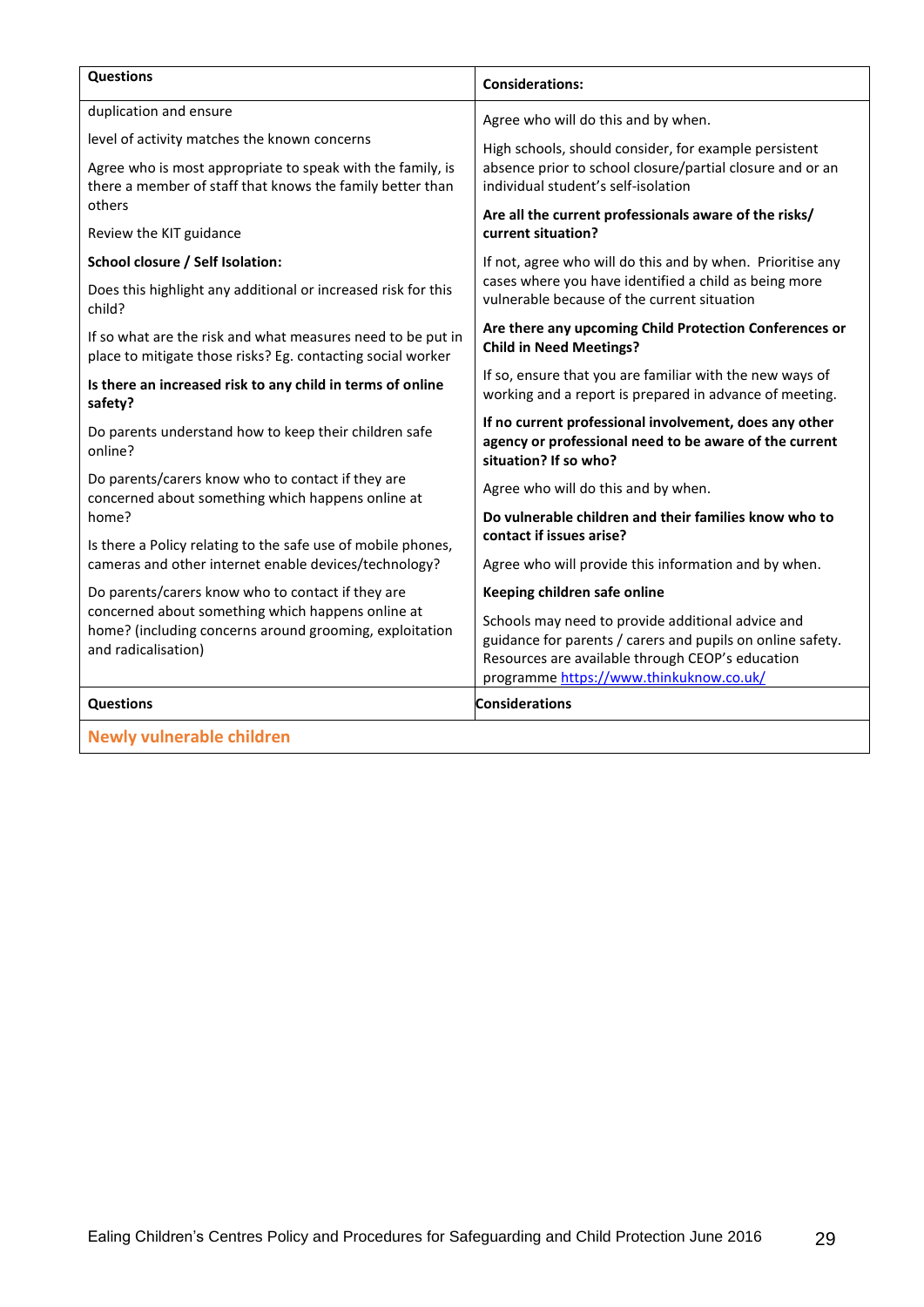| Are there any children who you think are 'newly'<br>vulnerable? Either from a request for support from<br>parents or something the CYP has said but does not<br>warrant a referral eg loss of family income, loss of an<br>extended family member?                                                                                                                                                                                                                                 | Consider the process for tracking data, reviewing cases. Eg<br>increased numbers of FSM, review of any health and<br>wellbeing surveys carried out<br>Are these children eligible for a school place?                                                                                                                                                                                                                                                                                                                                                                                                                                                                                                                                                                                                                                                                                                                                                     |
|------------------------------------------------------------------------------------------------------------------------------------------------------------------------------------------------------------------------------------------------------------------------------------------------------------------------------------------------------------------------------------------------------------------------------------------------------------------------------------|-----------------------------------------------------------------------------------------------------------------------------------------------------------------------------------------------------------------------------------------------------------------------------------------------------------------------------------------------------------------------------------------------------------------------------------------------------------------------------------------------------------------------------------------------------------------------------------------------------------------------------------------------------------------------------------------------------------------------------------------------------------------------------------------------------------------------------------------------------------------------------------------------------------------------------------------------------------|
| Are these children eligible for a school place but not<br>attending? Have the reasons for not attending been<br>explored?                                                                                                                                                                                                                                                                                                                                                          | Are they currently at home? In school?<br>Are you able to signpost to support that would address the<br>vulnerability eg food bank, counselling service?                                                                                                                                                                                                                                                                                                                                                                                                                                                                                                                                                                                                                                                                                                                                                                                                  |
| Are there any additional concerns such as not accessing<br>learning, lack of contact with the school?                                                                                                                                                                                                                                                                                                                                                                              | Are you able to facilitate a part-time or full-time place at<br>school?                                                                                                                                                                                                                                                                                                                                                                                                                                                                                                                                                                                                                                                                                                                                                                                                                                                                                   |
| Were any of these concerns discussed prior to school<br>closure? Eg. CYP disengaged, parental non-engagement<br>and the lockdown has compounded these concerns<br>Consider support from Attendance team if already involved<br>prior to school closure - this could be to keep in touch with<br>the family and or negotiate a return to school<br>How is information captured in school if there are<br>safeguarding concerns? Are current processes/protocols<br>fit for purpose? | Is the school able to offer a phased return/ drop-in eg to<br>pick up resources/equipment/drop-off work completed-<br>this could be for all but monitored as a contact with the<br>family<br>Are current processes working to support the family or is<br>further intervention/support required?<br>Agree who will follow this up and when<br>Is there likely to be a lot of anxiety when children return to<br>school and increased disclosures about safeguarding<br>concerns at home? Consider staff knowledge<br>/expertise/experience and ensure how information can be<br>gathered in a structured way pre-screening questions could<br>be use, for example, questions such as<br>Where is the child now?<br>Is the child safe?<br>What has been happening in the past?<br>What is happening now (i.e. last week)?<br>Is the child worried about returning home today?<br>$\bullet$<br>Is further advice required? Is a referral to ECIRS required? |

| <b>Distance learning:</b> |
|---------------------------|
|---------------------------|

| <b>Questions?</b>                                                                                                                 | <b>Considerations:</b>                                                                                   |
|-----------------------------------------------------------------------------------------------------------------------------------|----------------------------------------------------------------------------------------------------------|
| What mechanisms are in place regarding home learning                                                                              | Do you have a risk assessment for home working / online                                                  |
| activities?                                                                                                                       | learning? internet provision off-site?                                                                   |
| How are you going to continue supporting your pupils?                                                                             | What service platform will be used?                                                                      |
| Are teachers planning to use webinars/remote learning?                                                                            | Have terms and conditions/privacy statements been                                                        |
| If so                                                                                                                             | considered?                                                                                              |
| What provisions for pupils who do not have access to                                                                              | Don't use personal accounts - staff need school approved                                                 |
| technology?                                                                                                                       | accounts when contacting pupils.                                                                         |
| Does the school have an Online Safety Policy available                                                                            | Is the location that pupils and staff are using considered to be                                         |
| via their website and to send if necessary? Has this                                                                              | appropriate and safe.                                                                                    |
| been revisited with staff, parents, carers and pupils?                                                                            | Data Protection / GDPR -                                                                                 |
| Do they know the expectations regarding safe use, eg:<br>using appropriate language, clothing, location, group<br>provision only? | Are staff up to date with GDPR requirements and school<br>policy expectations of their behaviour online? |
| If the school is providing internet access for pupils                                                                             | Advice should be sought from the schools DPO or guidance                                                 |
| they should ensure access is managed in line with                                                                                 | from Information Commissioner's Office                                                                   |
| schools appropriate filtering and monitoring<br>decisions.                                                                        | Do you have useful safeguarding guidance available to                                                    |